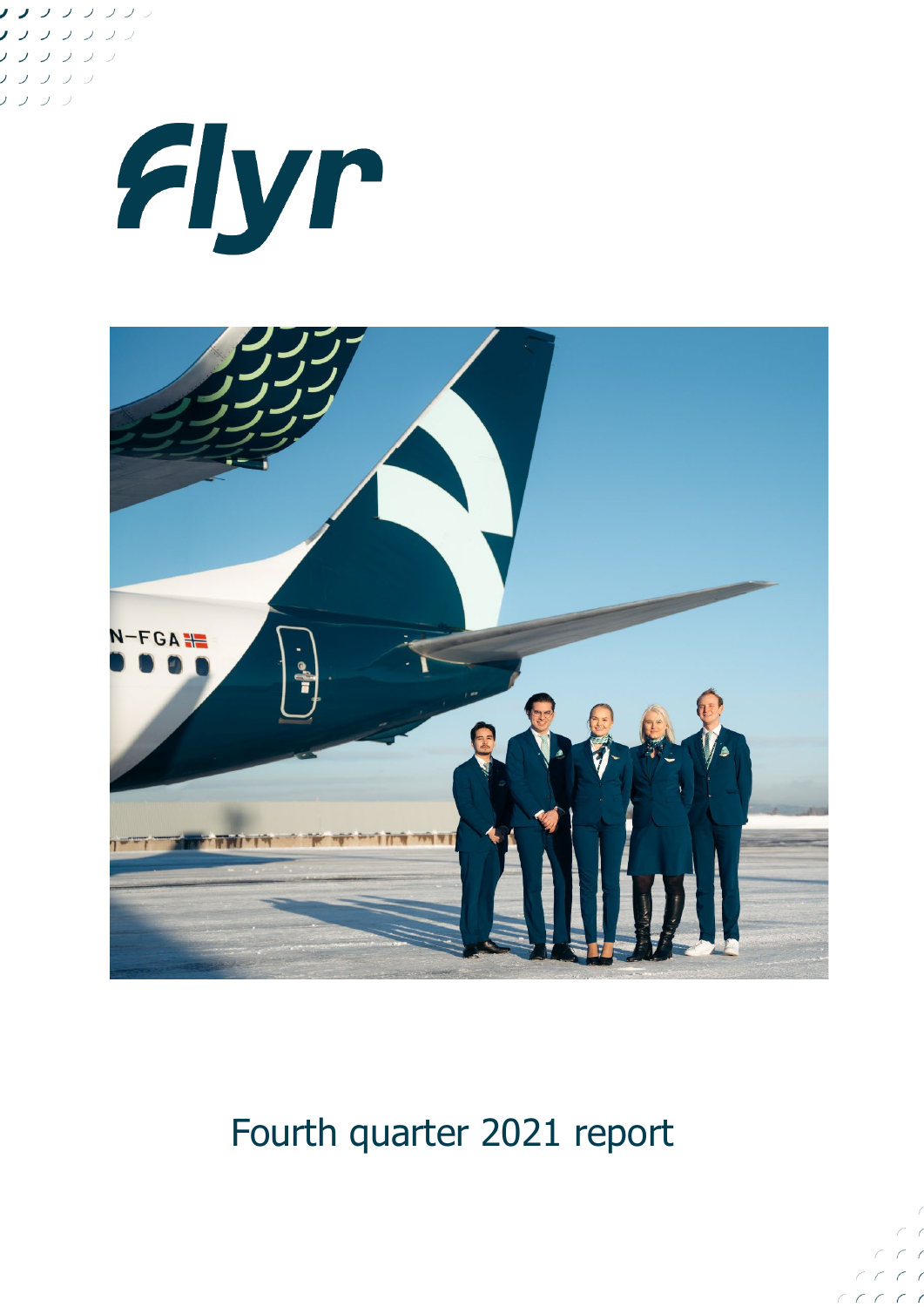## The company

ノ ノ ノ ノ ノ ノ ノフ ノフラ ノフフン フラン  $\overline{U}$  $\overline{\phantom{a}}$ J

> Flyr is low-cost carrier with a demand driven and sustainable business model, with focus on serving the Norwegian market with domestic and international flights from its base at Oslo Airport.



| <b>MISSION</b>                                                                                                  | <b>MAIN PILLARS</b>                                                                                                                                                                                                                                                                                                                                                                   | <b>VALUES</b>                                         |
|-----------------------------------------------------------------------------------------------------------------|---------------------------------------------------------------------------------------------------------------------------------------------------------------------------------------------------------------------------------------------------------------------------------------------------------------------------------------------------------------------------------------|-------------------------------------------------------|
| Flyr offers easier and more<br>responsible air travels - while<br>taking customer experiences<br>to new heights | Flyr will be relevant to guests by delivering outstanding<br>customer service and experiences at affordable prices<br>Flyr will be <b>efficient</b> through operational excellence<br>Flyr will be an attractive employer by being transparent,<br>inclusive, respective and empowering towards all<br>Flyr will be <b>digital</b> through state-of-the-art integrated IT-<br>systems | <b>Responsible</b><br><b>United</b><br><b>Curious</b> |
|                                                                                                                 |                                                                                                                                                                                                                                                                                                                                                                                       |                                                       |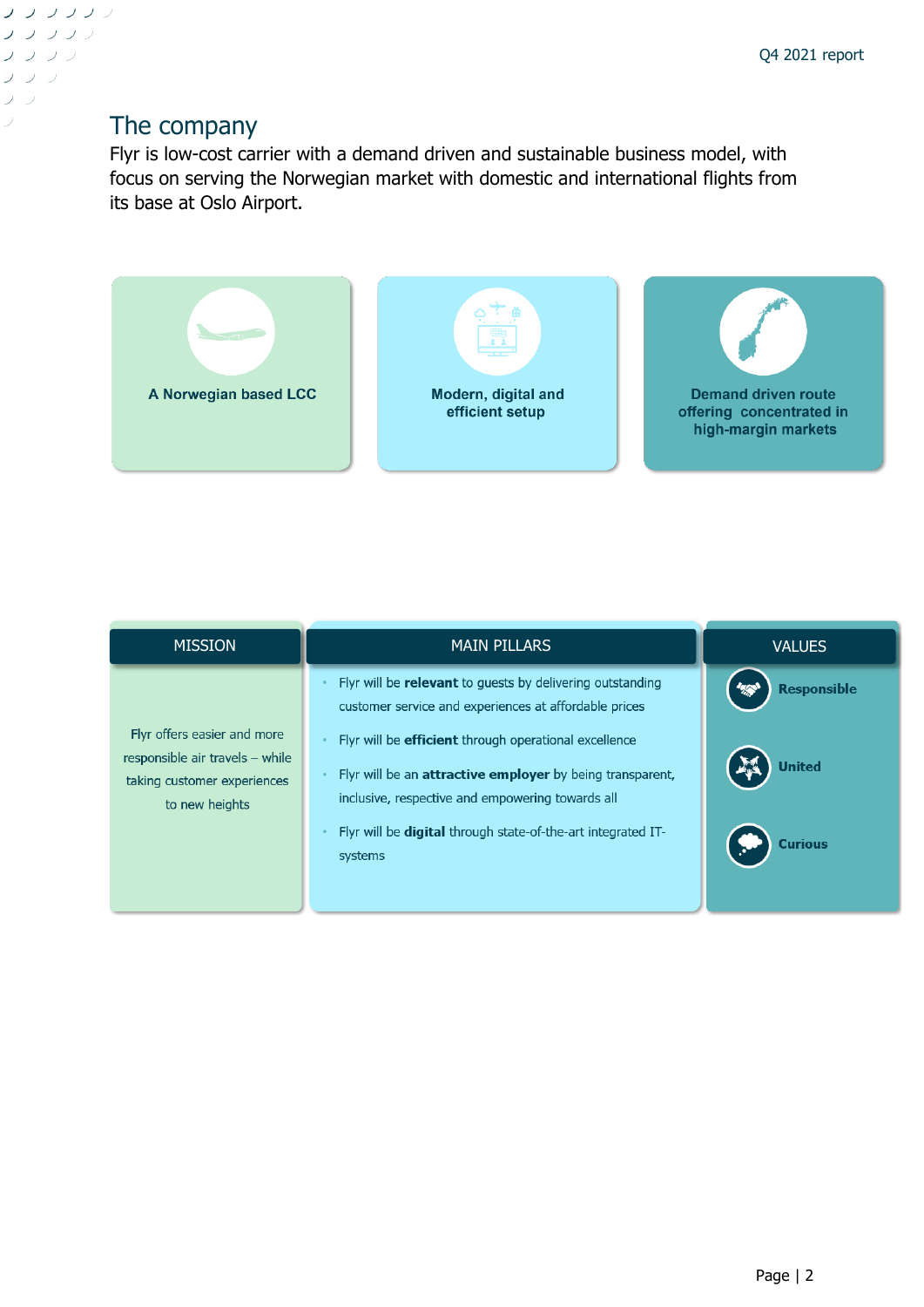## Highlights fourth quarter

ノ ノ ノ ノ ノ ノ ノフ ノフン ナラララ

- Operations developing according to plan
- Two new aircraft received, increasing fleet to 5 aircraft in operation by end of quarter.
- Load factor strongly impacted by Omicron wave and government-imposed restrictions.
- Adjusting route offering to adapt to market development and minimizing financial effects of the pandemic
- Proven concept with robust and flexible operations and high customer satisfaction
- Signed aircraft order for 6 new 737-8 aircraft to be delivered during 2022, with option for further 4 aircraft. Positioned for building an environmentally efficient fleet
- Raised NOK 250 million in new equity, re-establishing financial buffer
- Improving load factor into 2022 and preparing operations for market recovery
- 44 routes to 38 destinations planned for the summer program

## Operations developing according to plan

**Fourth quarter 2021 was characterized by the Omicron wave of the Covid-19 pandemic impacting demand for air travel significantly. Despite the challenging market conditions, Flyr continued the building and development of the company to become an efficient and flexible low-cost carrier (LCC)**

Entering 2022, all administrative and organizational functions are in place, the fully integrated booking-system is delivering on promises, the company's brand name recognition is growing, and the company's operations has been excellent.

Commenting on the fourth quarter, CEO Tonje Wikstrøm Frislid says: "Flyr is progressing according to plan, and we have been very well received in the market. We are very happy with the development and after a period heavily influenced by Omicron and government- imposed restrictions, we are now prepared for the summer season where we will offer 44 routes to 38 destinations."

Adapting to the volatile market conditions, the company has swiftly adjusted production and offering, proving the organizations inherent flexibility.

The company's strategy of demand driven growth remains, targeting domestic routes and selected European leisure destinations. Since commencement of first flights on June 30<sup>th</sup>, 2021, Flyr expanded its fleet with four aircraft, utilizing favorable terms securing capacity to fulfill the company's long-term ambitions.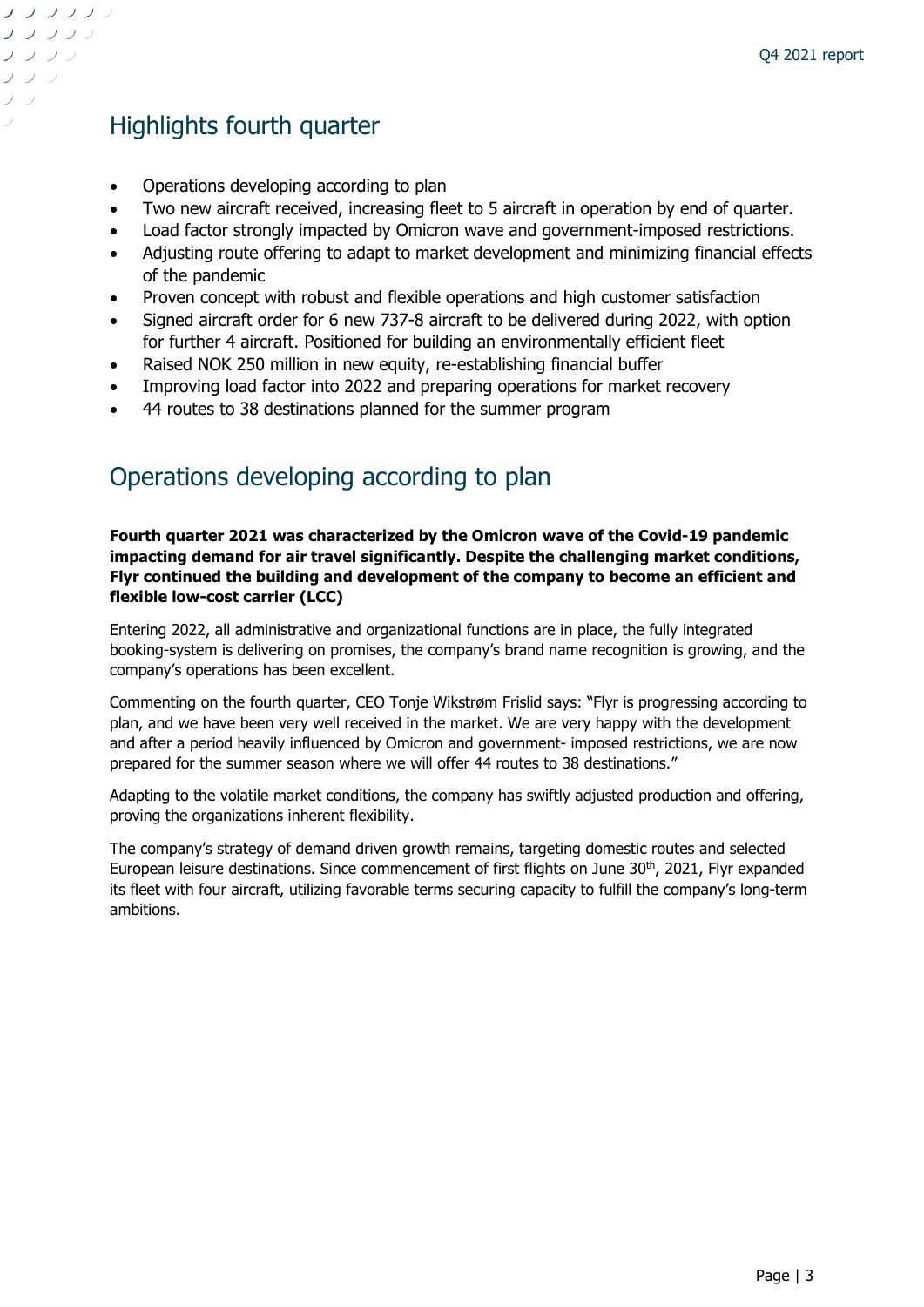## Key figures

Unaudited

ノ ノ ノ ノ ノ ノ ノフ ノフン ノフフラ  $J-J-J$ 

| $(1,000 \text{ NOK})$       | Q4 2021    | <b>YTD 31.12 2021</b> | Full year 2020 |
|-----------------------------|------------|-----------------------|----------------|
|                             |            |                       |                |
| Operating revenue           | 86 080     | 125 939               | 0              |
| <b>EBITDAR</b>              | $-162,360$ | $-381782$             | $-9142$        |
| Operating profit (EBIT)     | -183 336   | $-419996$             | $-9379$        |
| Net profit/(loss)           | -187 323   | -437 045              | $-9466$        |
|                             |            |                       |                |
| Book equity per share (NOK) |            | 1,09                  | 1 037,61       |
| Equity ratio $(\%)$         |            | 19,1 %                | 58,95 %        |
| Cash and cash equivalents   |            | 209 731               | 13 840         |

## Operational review

### Traffic figures and ratios

Unaudited

|                               | <b>October</b> | <b>November</b> | <b>December</b> |         | <b>January</b> |
|-------------------------------|----------------|-----------------|-----------------|---------|----------------|
|                               | 2021           | 2021            | 2021            | 04 2021 | 2022           |
|                               |                |                 |                 |         |                |
| Yield                         | 0,60           | 0,47            | 0,49            | 0,52    | 0,42           |
| Unit revenue (PASK)           | 0,37           | 0,27            | 0,24            | 0,29    | 0,24           |
| Unit cost                     | 0,83           | 0,89            | 1,06            | 0,93    |                |
| Unit cost ex fuel             | 0,63           | 0,65            | 0,81            | 0,70    |                |
| Number of FTE per aircraft    | 67             | 67              | 53              | 53      | 46             |
| ASK (mill)                    | 96,6           | 98,3            | 99,4            | 294,4   | 53,5           |
| Guests (1.000)                | 62,90          | 60,58           | 51,55           | 175,03  | 30,00          |
| Load factor                   | 60,9 %         | 54,5 %          | 47,1 %          | 54,1 %  | 53,7 %         |
| Avg. sector length (1.000 Km) | 0,83           | 0,80            | 0,89            | 0,84    | 0,89           |
| CO2 per aircraft/mo (ton)     | 1 772          | 1 575           | 1 4 6 7         | 1 5 9 5 | 1 0 3 5        |

Flyr's operations during the fourth quarter of 2021 was heavily impacted by the development in the new Omicron wave. As restrictions in society were gradually lifted after the summer, demand for travels increased, and outlook for the market was substantially improved entering the fourth quarter. However, as the Omicron wave hit towards the end of the period, demand for airline travels sharply decreased. Responding to this, Flyr immediately adjusted its route offering and level of production, adapting to market development.

#### **Operations**

In fourth quarter, the company had 1.856 flights, and a total of 3.298 since the start of operations at the end of June.

The first half year of operations has been highly successful, with great customer reviews. In particular the customer service and the simple booking process has been well received. A test of airline customer service published by the web magazine "The travel Inspector! in December, mentioned Flyr as the Nordic airline with the best customer service highlighting short response time and personal service and assistance.

During the quarter new routes and destinations were introduced, including flights from Trondheim and Bergen to Alicante, and from Oslo to Las Palmas, Barcelona, Berlin, Brussels, Palma de Mallorca, and Zadar in Croatia. of which several came into operation during the period.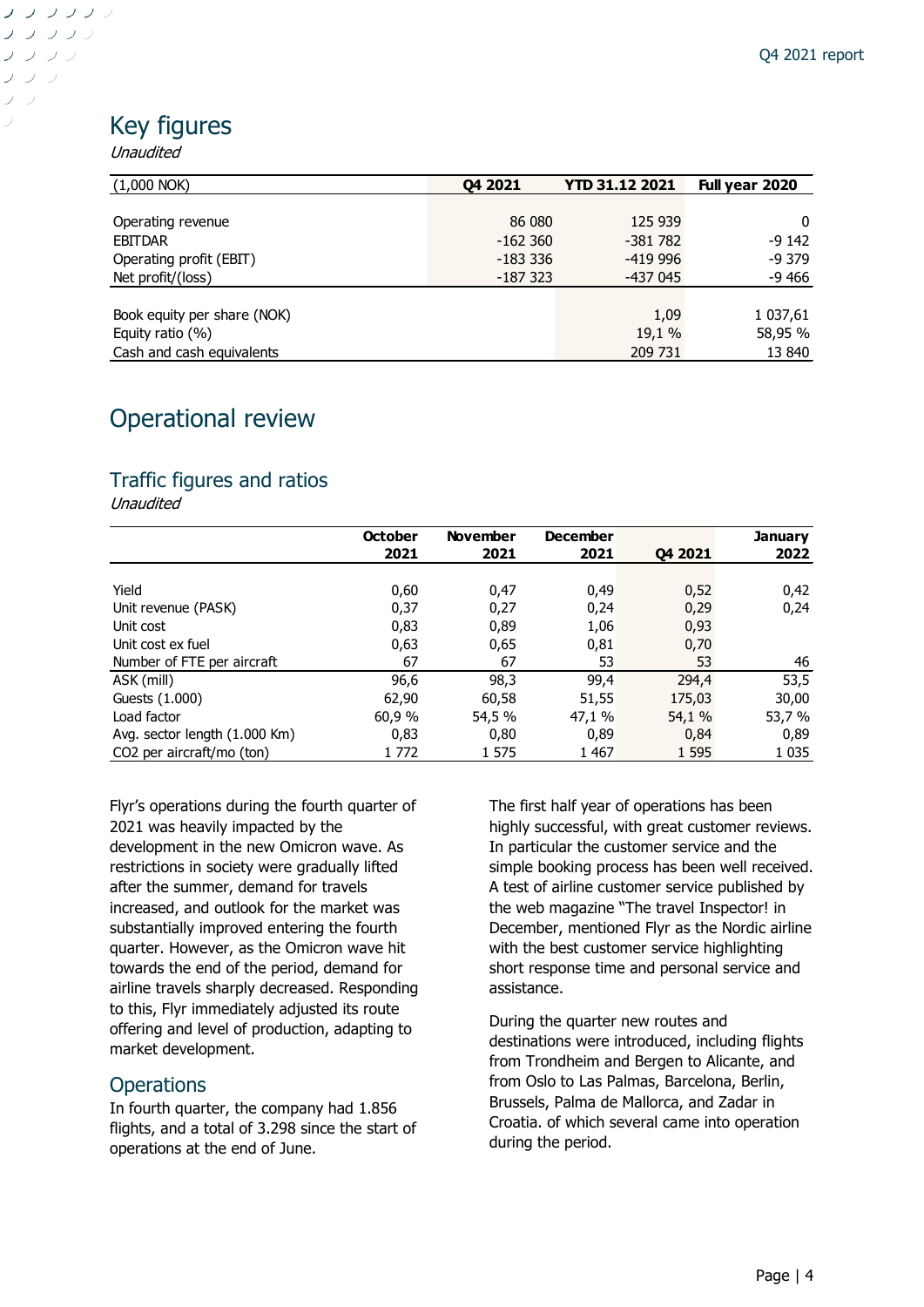However, due to the effects of the Omicron wave, the market situation deteriorated throughout the quarter, causing downsizing of planned production.

ノ ノ ノ ノ ノ ノ ノンフンシ レフフラ

> In October, the demand for airline travel increased after the restrictions in society was eased, and bookings showed a positive trend. In November, the trend was reversed due to the Omicron wave, and with the new government restrictions in place in December, the company experienced a severe drop in demand. There was increased demand for Christmas holiday travels, but below anticipated levels.

As a consequence of the development in demand, the company adjusted its route portfolio and postponed the start-up of several new destinations, including selected skidestinations in Europe, mostly with effect from January 2022, but with some effects on production in December as well.

During the quarter, there has been continuing improvements in the IT technical infrastructure to enable introduction of new products and distribution capabilities.

The introduction of agent booking, and loyalty program is expected at the end of the first quarter of 2022, both initiatives important milestones for the further expansion of Flyr's distribution outreach.

#### Traffic development

In the fourth quarter, aircraft number four entered production in the beginning of October. Aircraft number five was received on December  $20<sup>th</sup>$  and was immediately put into service for the Christmas traffic.

During the quarter, Fly's total production measured as available seat kilometers (ASK) amounted to 294.4 million, an increase of 25% from the previous quarter.

A total of 175,032 guests travelled with Flyr in the quarter, which was an increase of 74% from third quarter. Load factor for the quarter was 54.1%. Load factor for October, November and December separately was 60.9%, 54.5% and 47.1% respectively, illustrating the significant impact of the Omicron outbreak in November.

Unit revenue (PASK) for the quarter was NOK 0.29 compared with NOK 0.17 in Q3.

Entering 2022, Omicron is still impacting travels and bookings in the winter program, however, as restrictions are gradually easing up, the company expects bookings to improve for travel in the summer program. In January the number of guests flown was 30 042, load factor was 53.7% and unit revenue (PASK) was NOK 0.24.

### Operating performance

The operating performance in the first half year of operation has been successful. Since the start up, regularity (share of scheduled flights taking place) was 98.8% and punctuality (share of flights departing on schedule) was 89.7%.

In the fourth quarter, regularity was 98.9%, while punctuality was 83.7%. The punctuality in the quarter was affected by increased share of international destinations as well as the colder weather in December resulting in increased frequency in de-icing of aircraft.

At the end of the quarter, number of full-time employees (FTE) per aircraft was 53, down from 87 three months earlier, explained by the delivery of two new aircraft during the period. Based on planned production and future fleet expansion, Flyr's has a long-term ambition of 36 FTE per aircraft.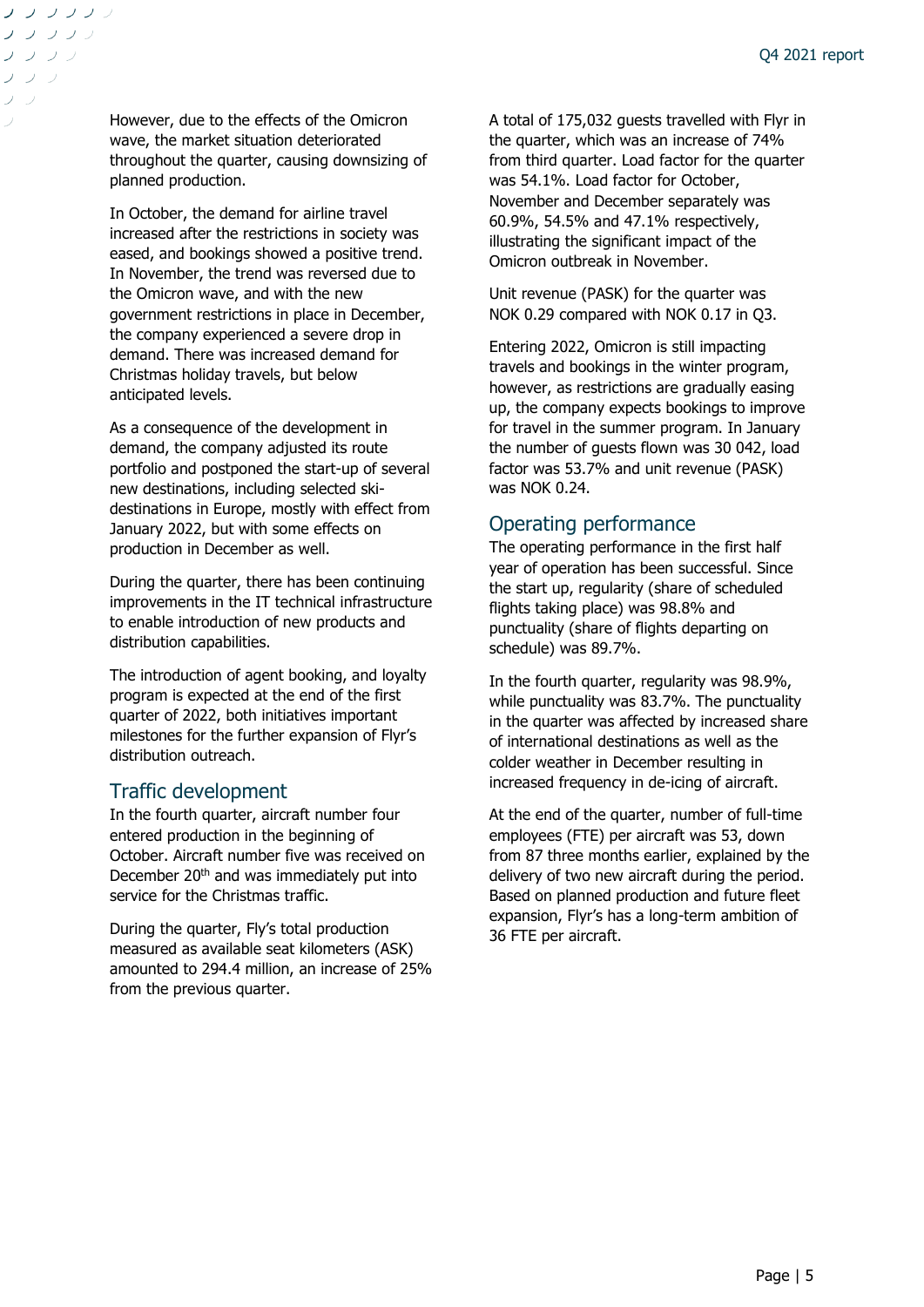## Financial review

#### Income statement

ノ ノ ノ ノ ノ ノ フフフラ レフンシ

#### Operating revenues

Fourth quarter was Flyr's second quarter with operations. Total revenue in the quarter was NOK 86.1 million, of which NOK 3.3 million was ancillary revenues. Total revenue increased with 117% from the third quarter, with on average 1.5 additional aircraft in production.

#### Unit cost breakdown

Unit revenue (PASK) in the quarter was NOK 0.29, negatively impacted by the low demand towards the end of the quarter due to the Omicron spread. Unit revenue in the third quarter was NOK 0.17.

| (1,000 NOK/NOK per ASK)                       | Q4 2021 | <b>Unit Cost</b> |
|-----------------------------------------------|---------|------------------|
|                                               |         |                  |
| Personnel expenses                            | 53 586  | 0,18             |
| Airport and ATC charges                       | 24 258  | 0,08             |
| Handling charges                              | 17 373  | 0,06             |
| Technical maintenance expenses                | 26 344  | 0,09             |
| Other operating expenses                      | 58 090  | 0,20             |
| Aircraft lease, depreciation and finance cost | 25 012  | 0,08             |
| Cost excl fuel                                | 204 663 | 0.70             |
|                                               |         |                  |
| Aviation fuel                                 | 68 789  | 0,23             |
| <b>Total cost</b>                             | 273 452 | 0,93             |

#### Operating expenses

Total cost, including depreciation and interest on lease commitments was NOK 273.4 million during the quarter.

Although the quarter includes operation in all three months, the company has, entering the period, been fully staffed with administrative resources, and is continuously investing in the operational and technical infrastructure to introduce new products and functionalities and to manage the operational expansion and entry into the market.

Additionally, due to lead time for training and onboarding, flight crew are hired a few months before the introduction of new aircraft. However, as new aircraft is gradually introduced to the fleet, the total number of FTE's per aircraft decreased with 35% from 84 at the end of third quarter to 53 at the end of fourth quarter, demonstrating that as the fleet grows, the need for additional administrative resources is limited.

Unit cost (CASK) in the period was NOK 0.93, including fuel. Excluding fuel, CASK was NOK 0.70 during the period, an increase of NOK

0.09 from the third quarter. The increase is due to lower utilization of aircraft in production.

**Personnel expenses**, including costs for administrative, crew and pilot personnel amounted to NOK 53.6 million in the quarter. Administrative personnel are per date close to fully staffed, and number of FTE's will not materially increase when adding further aircraft to the fleet for increased production. Unit cost (operating expenses per available seat kilometer) ended at NOK 0.18 for the quarter; a marginal decrease from NOK 0.19 in the previous quarter.

**Airport ATC and Handling charges** of NOK 24.3 million and NOK 17.4 million respectively, are entirely variable in nature, and reflect the production of 1.856 flights in the quarter. Unit cost was NOK 0.08 and NOK 0.06 the fourth quarter.

**Technical maintenance expenses** was NOK 26.3 million in the quarter. This includes expenses for external Part 145 organization, costs for accessibility to aircraft component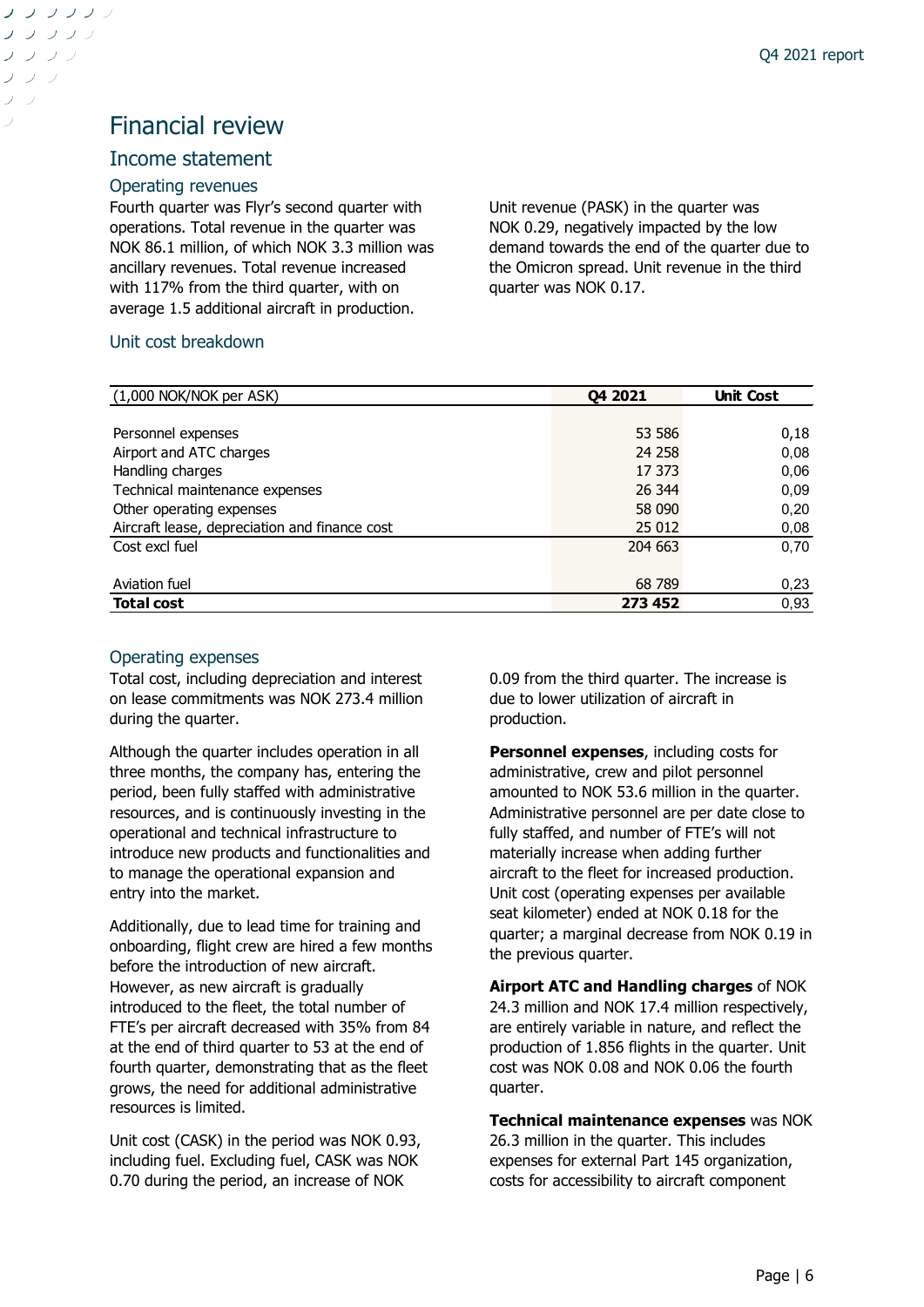pool, in addition to accruals for future aircraft heavy maintenance. Unit cost of NOK 0.09 in the quarter, an increase of NOK 0.03 since the previous quarter, represent annual adjustments for maintenance expenses in addition to costs related to the ramp-up of the fleet in 2022.

ノ ノ ノ ノ ノ ノ ノンシンジ レフフラ

> **Other operating expenses** of NOK 58.1 million includes all other flight operating expenses, sales and distribution expenses and general and administrative expenses. Included in general and administrative expenses are the Company's investments in IT infrastructure and investments in building brand awareness. The unit cost in the quarter of NOK 0.2 is equal to the previous quarter.

> **Aviation fuel** in the fourth quarter amounted to NOK 68.8 million, including ETS costs. During the quarter, jet fuel price increased 15% while average NOK/USD rate remained unchanged, resulting in a NOK 0.04 increase in unit cost during the quarter to NOK 0.23.

**Depreciation** in the quarter was NOK 21.0 million and primarily includes depreciation on aircraft leases and facilities capitalized according to IFRS 16. Additionally, included in unit cost in the period is interest cost on the same leases amounting to NOK 4.0 million.

**Net financial items** in the quarter were NOK -4.0 million. Interest expense on leased assets amounted to NOK 4.0 million during the quarter. Interest income was NOK 1.5 million, all offset by negative effects from revaluation of leases denominated in USD in the period.

The company has not recognized any tax income from taxable loss, and tax items in the period is NOK 0.

Net loss in the period was NOK 187.3 million.

#### Cash flow

Net cash flow from operating activities was NOK –118.6 million in the fourth quarter, equaling operating profit (EBITDAR) of NOK -162.4 million adjusted with positive effects on cash from changes in working capital due to the increase in number of aircraft and operations in the fourth quarter. Changes in air traffic liabilities are mainly offset by changes in receivables, as there is 100% hold-back on credit card settlement due to the negative effects the industry is experiencing from the Covid-19 pandemic. Other adjustments are primarily related to non-cash effects of currency revaluation on liabilities.

Cash flow used on investment activities was NOK 16.6 during the quarter, whereof NOK 4.0 million is deposits paid on leased aircraft. Remaining invested amounts are spent on IT systems and infrastructure.

Cash flow from Financing activities was NOK -17.6 million in the fourth quarter, all related to the repayment of aircraft and facility lease arrangements.

Net cash flow in fourth quarter was NOK -152.8 million.

#### Financial position

Total non-current assets on 31 December were NOK 576.4 million, of which NOK 511.8 million is Right of Use assets, primarily aircraft and facility leases, recognized in statement of financial position according to IFRS 16. Year to date, NOK 21.1 million has been paid for long term deposits for aircraft leases.

Total current assets were NOK 282.2 million, of which cash and cash equivalents were NOK 209.7 million. Included in cash and cash equivalents is NOK 40 million in restricted funds, held for guarantees to suppliers and lessors. The restricted funds represent total guarantee frame, of which NOK 14 million is utilized at year end.

Total equity at the end of the year was NOK 163.9 million, equaling an equity ratio of 19.1%, a reduction of 39.8 %-points since year end 2020.

Long term liabilities of NOK 440.6 million are primarily related to aircraft and facility leases.

NOK 254.1 million in short term liabilities includes lease commitments falling due within 12 months of NOK 95.7. Remaining short term liabilities are related to ticket liabilities, trade liabilities and accruals and provisions.

On January 4<sup>th</sup>, 2022, the company's General Assembly approved the previously announced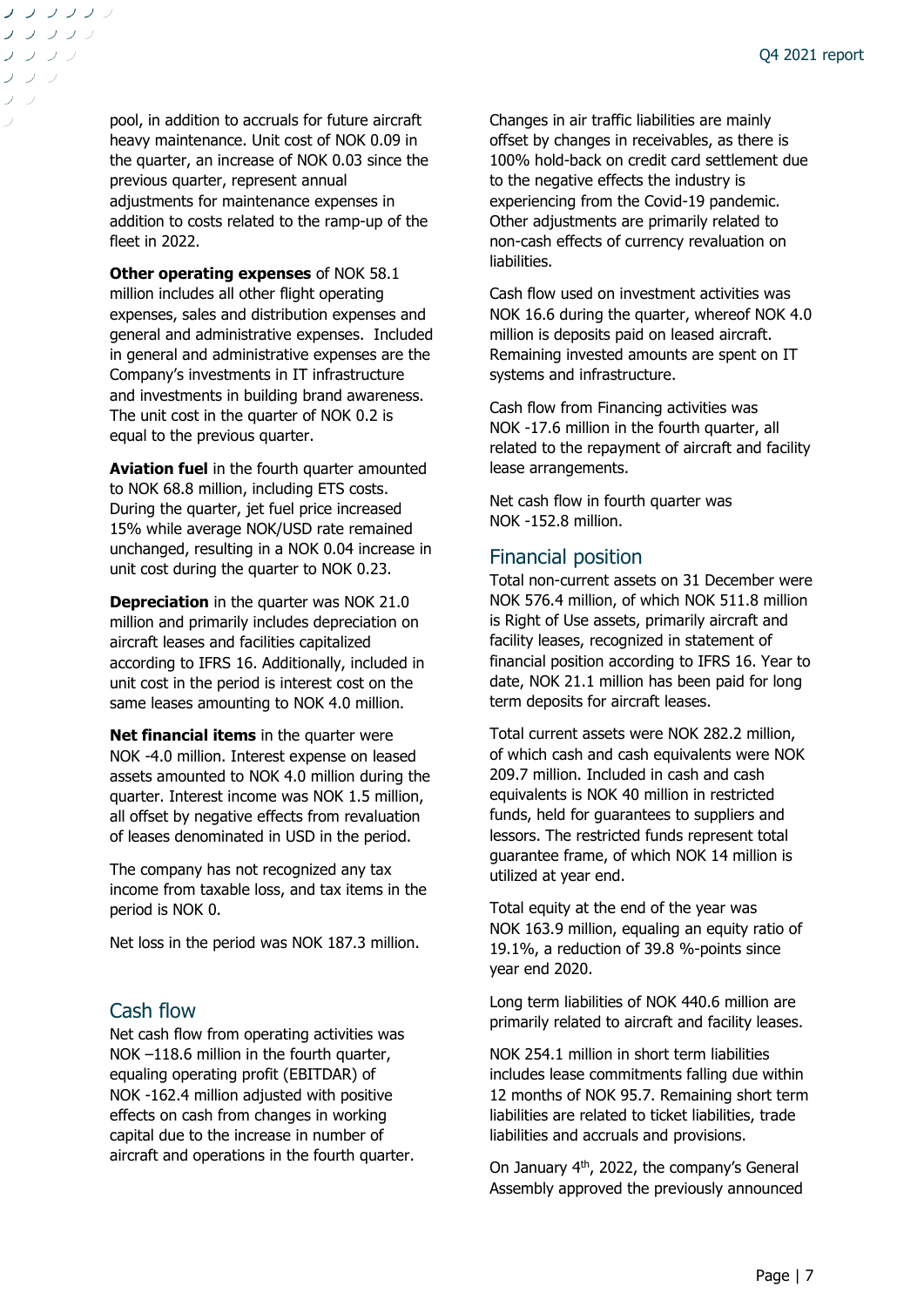fully underwritten rights issue in the Company to raise gross proceeds of NOK 250 million. The net proceeds will be used to re-establish the company's financial buffer, further increasing the financial foundation.

ノ ノ ノ ノ ノ ノ ノフ ノフラ ノフフラ

> With a solid financial position, sound funding and liquidity, the company is well positioned to expand according to plans.

## Risks and uncertainties

Flyr is exposed to a number of risk factors such as market risk, operational risk, financial risk and liquidity risk. The airline industry is undergoing an extremely challenging time due to the ongoing pandemic. Future demand is dependent on several factors. The development of the pandemic, customer demand as well as the industry competition post-Covid is uncertain and challenging to predict.

The company is exposed to currency risk, as a major part of the company's expenses are denominated in USD, such as aircraft leases and jet-fuel purchases. In addition, fluctuations in the prices of jet-fuel may impact the results negatively. Alongside the ramp-up in operations, the Company is in the process of developing sound risk hedging strategies in order to manage the impact these risk factors may cause.

According to IFRS 16, the Company's aircraft leases are recognized as a right-of-use asset denominated in NOK. The corresponding lease liability is denominated in USD. The currency exposure from recalculating USD liabilities into NOK is significant and may impact company earnings.

For more detailed information about risk factors, please see the Information Document dated 26 February 2021 and Prospectus dated 6 January 2022, both available at [https://www.flyr.com/reports-and](https://www.flyr.com/reports-and-presentations)[presentations.](https://www.flyr.com/reports-and-presentations)

## **Outlook**

Flyr was established during the ongoing Covid-19 pandemic with the aim to build a

sustainable and profitable business model by adapting and scaling production to meet the needs of the market.

To succeed as a start-up commercial airline in the current business environment, flexibility in scaling production to the demand is crucial. Our main focus is demand driven growth and ensuring attractive offering to the market. Expansion plans and the route network will be adjusted continuously depending on the pandemic situation.

Going into 2022, the company is seeing a trend where bookings are gradually made further from departure date for the European leisure destinations. However, for domestic travels bookings are still made close to departure date.

In addition to the 5 aircraft in operation in December, two additional aircraft are scheduled for operations in the first quarter. In December, the Company signed a lease contract with Air Lease Corporation for the delivery of 6 new 737-8 aircraft, with an option to lease further 4 new 737-8 aircraft with delivery in 2023. The first 6 aircraft is scheduled to be delivered in the period from Q1 until July 2022. The company targets a production capacity of 12-18 aircraft at YE 2022 (current firm orders would result in 12).

The company is well positioned to develop in line with plans. The majority of the planned administrative resources are currently in place, and additional employees will primarily be flight operating resources. Going forward we will ensure flexible and cost-efficient deployment of operations, targeting 38 FTE per aircraft in 2H 2022.

The 6 new 737-8 aircraft to be added to the fleet in 2022 will contribute to further costefficient operations and in particular lower cash burn, especially in the first years of operation, relative to operating 737-800's.

The company is targeting a CASK excl. fuel of 0,41-0,43 in 2H 2022 assuming 12 aircraft in production, dependent on route network.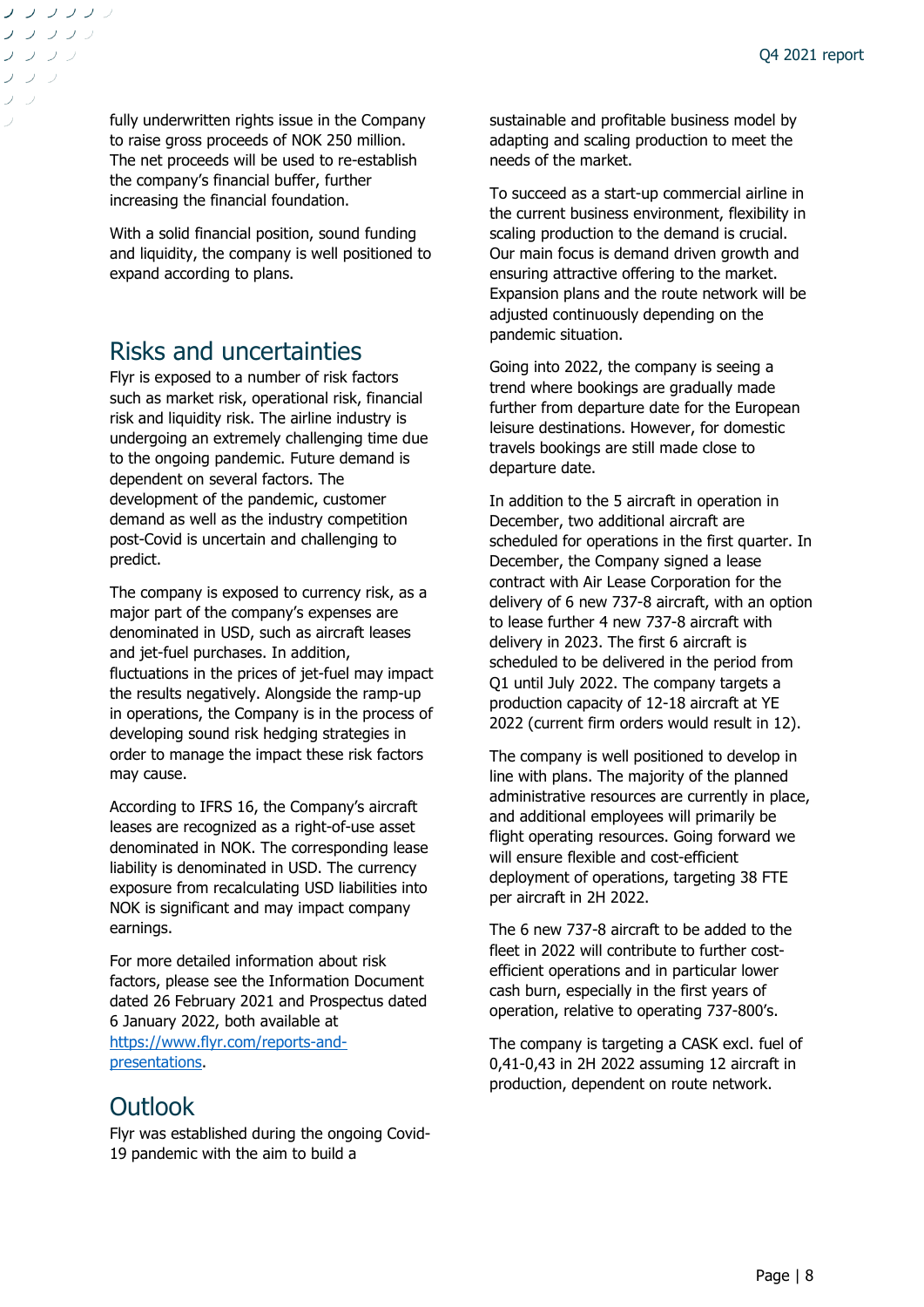## Condensed Interim Financial Statements

1 J J J J J J J ノフフフフラン ノフフランシ ノフフラン ノフシン

### Statement of profit and loss and comprehensive income Unaudited

| <b>Note</b><br>$(1,000$ NOK)                      | Q4 2021     | <b>YTD 31.12 2021</b> | Full year 2020 |
|---------------------------------------------------|-------------|-----------------------|----------------|
|                                                   |             |                       |                |
| Passenger revenues                                | 82 756      | 121 979               | $\mathbf 0$    |
| Ancilliary passenger revenue                      | 3 3 2 4     | 3 9 6 0               | 0              |
| Total operating revenues                          | 86 080      | 125 939               | $\mathbf 0$    |
| Personnel expenses                                | 53 586      | 129 252               | 4 6 7 1        |
| Aviation fuel                                     | 68 789      | 115 842               | 0              |
| Airport and ATC charges                           | 24 258      | 42 113                | 0              |
| Handling charges                                  | 17 373      | 28 978                | 0              |
| Technical maintenance expensen                    | 26 344      | 43 561                | 0              |
| Other operating expenses                          | 58 090      | 147 975               | 4 4 7 1        |
| Total operating expenses excl depreciation        | 248 440     | 507 721               | 9 1 4 2        |
|                                                   |             |                       |                |
| Operating profit/(loss) excl lease,               |             |                       |                |
| depreciation and amortization (EBITDAR)           | $-162360$   | $-381782$             | $-9142$        |
| Depreciation and amortizations<br>3               | 20 977      | 38 214                | 237            |
| Operating profit/(loss) (EBIT)                    | $-183336$   | -419 996              | -9 379         |
| 3<br>Net financial items                          | $-3987$     | $-17049$              | -87            |
| <b>Taxes</b>                                      | $\mathbf 0$ | 0                     | $\mathbf{0}$   |
| Net profit/(loss)                                 | $-187323$   | $-437045$             | $-9466$        |
|                                                   |             |                       |                |
| Other comprehensive income                        | $\mathbf 0$ | 0                     | 0              |
| <b>Total comprehensive income</b>                 | $-187323$   | $-437045$             | $-9466$        |
|                                                   |             |                       |                |
| Earnings per share (NOK) - basic                  | $-1,249$    | $-3,330$              | $-0,58$        |
| Earnings per share (NOK) - diluted                | $-1,249$    | $-3,330$              | $-0,58$        |
| No. Of shares at end of the period                | 150 000 000 | 150 000 000           | 30 000 000     |
| Avg. No. of shares outstanding                    | 150 000 000 | 131 260 274           | 16 339 286     |
| Avg. no. of shares at end of the period - diluted | 150 000 000 | 131 260 274           | 16 339 286     |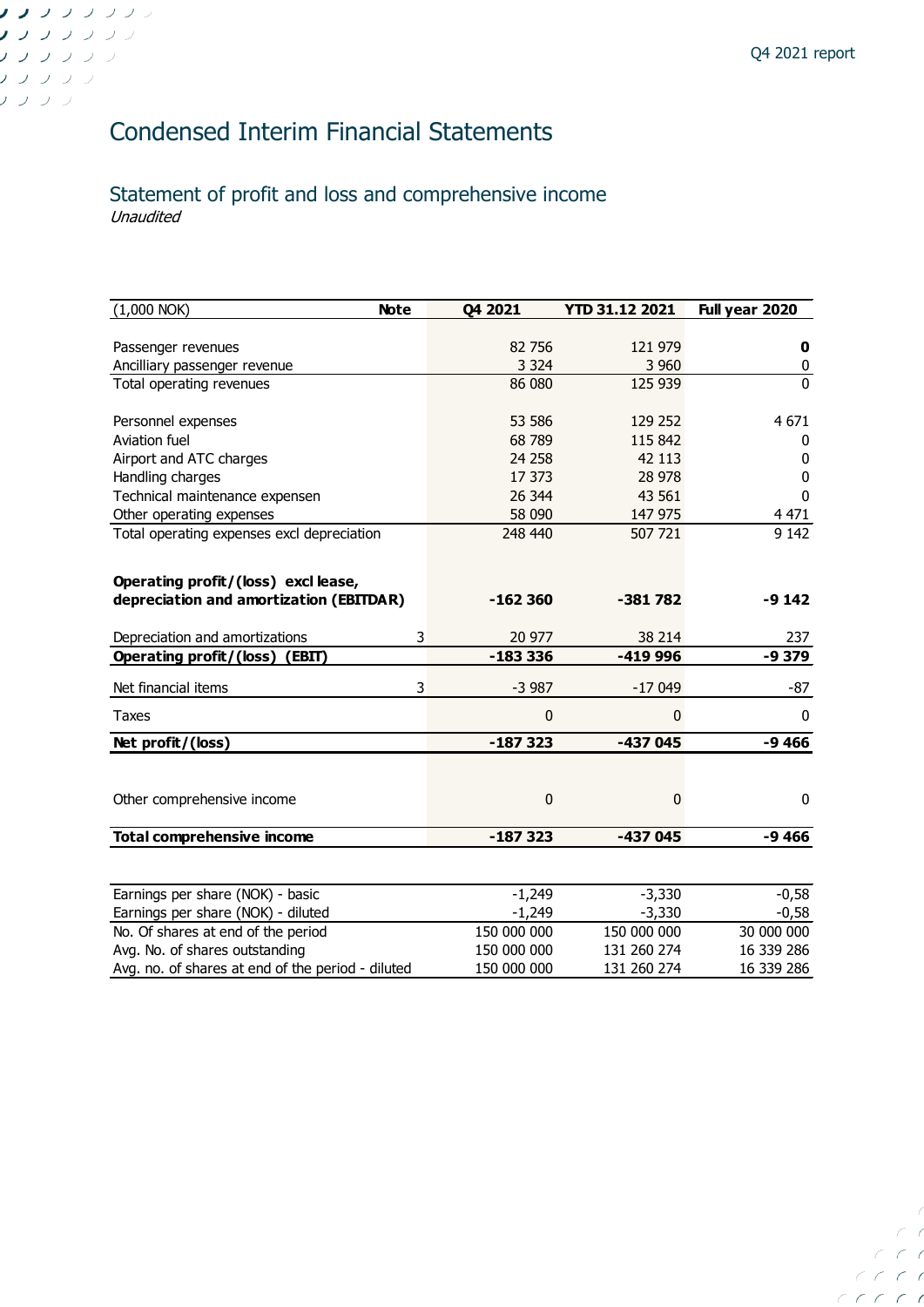## Statement of financial position

Unaudited

 $J/J/J/J/J$ フランシン フランジ フラッ フラー  $\bar{\mathcal{L}}$ 

| $(1,000$ NOK)<br><b>Note</b>        |   | 31.12.2021 | 31.12.2020 |
|-------------------------------------|---|------------|------------|
| Assets                              |   |            |            |
| Non-current assets                  |   |            |            |
| Intangible asset                    |   | 34 574     | 4 9 8 5    |
| Right of Use assets                 | 3 | 511813     | 5 3 1 1    |
| Property, Plant and equipment       |   | 8880       | 317        |
| Deposits long term                  |   | 21 1 23    | 0          |
| Investments in subsidiaries         |   | 39         | 39         |
| <b>Total non-current assets</b>     |   | 576 429    | 10 651     |
| <b>Current assets</b>               |   |            |            |
| Inventory                           |   | 5 2 8 8    | 0          |
| Trade receivables                   |   | 32 070     | 0          |
| Other receivables                   |   | 17 537     | 1745       |
| Prepayments                         |   | 17 588     | 168        |
| Cash and cash eqivalents            |   | 209 731    | 13 840     |
| <b>Total current assets</b>         |   | 282 215    | 15 753     |
| <b>Total assets</b>                 |   | 858 643    | 26 404     |
| <b>Equity</b>                       |   |            |            |
| Share capital                       |   | 300        | 30         |
| Other paid in capital               |   | 610 130    | 25 000     |
| Retained earnings                   |   | $-446511$  | $-9466$    |
| <b>Total equity</b>                 |   | 163 919    | 15 5 64    |
| <b>Liabilities</b>                  |   |            |            |
| <b>Long term Liabilites</b>         |   |            |            |
| Long term leasing liabilities       | 3 | 433 818    | 2 0 67     |
| Provisions and other liabilities    |   | 6840       | 0          |
| <b>Total long term liabilities</b>  |   | 440 657    | 2 0 6 7    |
| <b>Short term liabilities</b>       |   |            |            |
| <b>Ticket Liabilities</b>           |   | 32 704     | 0          |
| Short term Leasing liabilities      | 3 | 95 746     | 2 5 9 5    |
| <b>Trade liabilities</b>            |   | 51 070     | 2 9 2 8    |
| Other short term liabilities        |   | 74 548     | 3 2 5 0    |
| <b>Total short term liabilities</b> |   | 254 067    | 8772       |
| <b>Total equity and liabilities</b> |   | 858 643    | 26 404     |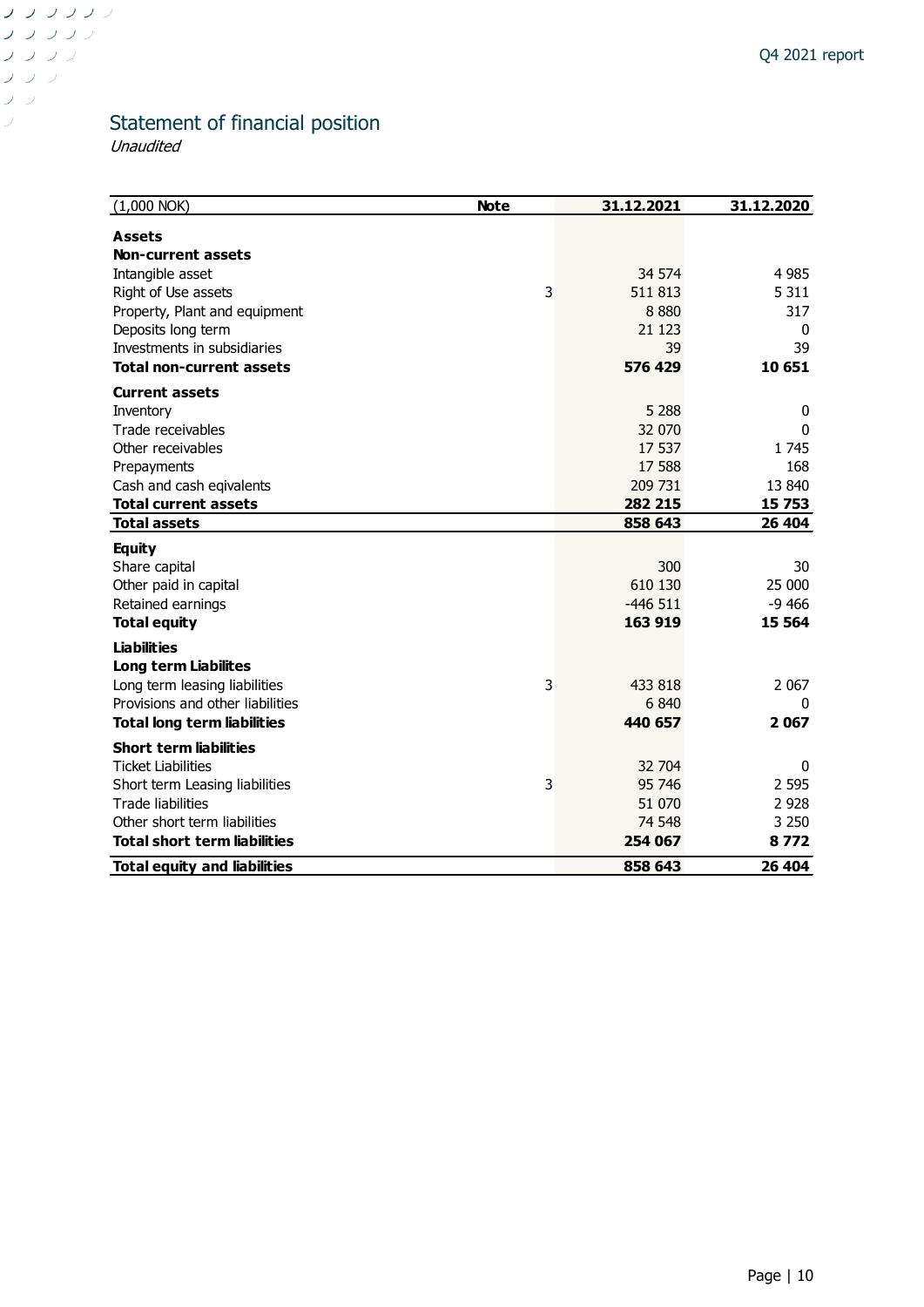### Statement of changes in equity Unaudited

| $(1,000$ NOK)                             | <b>Note</b> | <b>YTD 31.12 2021</b> | Full year 2020 |
|-------------------------------------------|-------------|-----------------------|----------------|
|                                           |             |                       |                |
| Equity - beginning of period              |             | 15 5 64               | $\Omega$       |
| Total comprehensive income for the period |             | -437 045              | -9 466         |
| Share issue                               |             | 585 400               | 25 030         |
| Equity - end of period                    |             | 163 919               | 15 5 64        |

## Cash flow statement

Unaudited

フ フ フ フ フ フ フランシン フランシ フラッ フラ  $\mathcal{I}$ 

| $(1,000$ NOK)<br><b>Note</b>                     | Q4 2021   | <b>YTD 31.12 2021</b> | Full year 2020 |
|--------------------------------------------------|-----------|-----------------------|----------------|
|                                                  |           |                       |                |
| <b>EBT</b>                                       | $-187323$ | -437 045              | -9 466         |
| Paid tax                                         | 0         | 0                     | 0              |
| Deprecaition and amortization                    | 20 977    | 38 214                | 237            |
| Changes in air traffic settlement liabilities    | 2 1 5 4   | 32 704                | $\Omega$       |
| Changes in receivables                           | $-161$    | $-65283$              | $-1913$        |
| Changes in current liabilities                   | 45 6 68   | 125 742               | 6 1 3 8        |
| Changes in inventory                             | $-1935$   | $-5288$               | 0              |
| Other adjustments                                | 2 0 2 5   | 14 183                | 87             |
| Net Cash Flow From Operating Activities          | $-118596$ | $-296773$             | $-4916$        |
|                                                  |           |                       |                |
| Deposits paid                                    | $-4002$   | $-21123$              | 0              |
| Investment in tangible assets                    | $-4016$   | $-9331$               | $-333$         |
| Investment in intangible assets                  | $-8598$   | $-31916$              | -4 985         |
| Other investing activities                       | 0         | 0                     | 0              |
| Cash Flow From Investing Activities              | $-16616$  | $-62369$              | $-5318$        |
|                                                  |           |                       |                |
| Proceeds from issuing new shares                 | 0         | 585 400               | 25 030         |
| Net interest paid                                | $-2960$   | $-5035$               | -87            |
| Principal payments leases                        | $-14642$  | $-25332$              | -869           |
| Net Cash Flow From Financing Activities          | $-17602$  | 555 034               | 24 0 74        |
|                                                  |           |                       |                |
| Net change in Cash and Cash equivalents          | $-152814$ | 195 891               | 13840          |
|                                                  |           |                       |                |
| Cash and cash equivalents at beginning of period | 362 544   | 13 840                | $\Omega$       |
| Cash and cash equivalents at end of period       | 209 731   | 209 731               | 13 840         |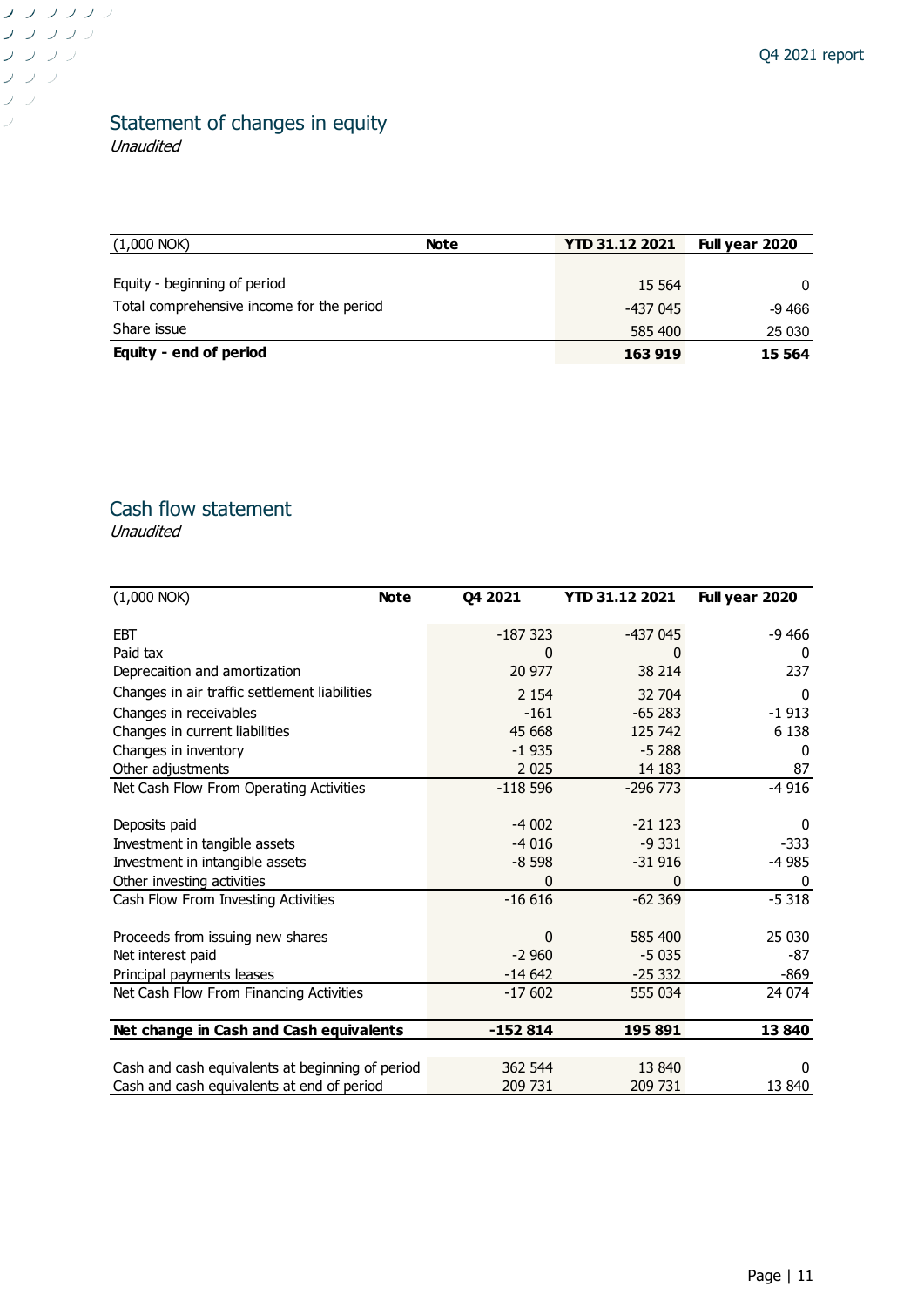## Selected notes to the interim financial statements

## Note 1. Basis of preparation of quarter report

#### 1.1. Base for statement

ノ ノ ノ ノ ノ ノ ノフ ノフン ノフフラ

> The condensed interim financial statements comprise Flyr AS, a limited liability company incorporated in Norway. The financial statements of the company for the year ended 31 December 2020 are available at www.flyr.com.

> These unaudited condensed interim financial statements have been prepared in accordance with the rules and regulations of Oslo Stock Exchange and International Accounting Standard (IAS) 34 Interim Financial Reporting. They do not include all the information required for full annual financial statements and should be read in conjunction with the financial statements for the company for the year ended 31 December 2020.

> The accounting policies applied by the company in these condensed financial statements are the same as those applied by the company in its consolidated financial statements for the year ended 31 December 2020. The company started flight operations on 30 June 2021, and the financial statements for the first nine months of 2021 includes additional line items related to flight operations, compared to the financial statements of 2020. Accounting principles for the items not described in the 2020 annual report, is described below.

#### 1.2. Accounting principles

This section outlines the accounting principles for items not described in the annual financial statements for the company for 2020.

#### 1.2.1 Revenue recognition

Revenue is recognised when goods or services are delivered. Revenue is measured at fair value of the consideration received or receivable, net of discounts and indirect taxes.

Passenger revenue includes sale of flight tickets and is recognised as revenue when the flight is flown in accordance with the flight traffic program. Recognition of unused tickets as revenue is based on the expected breakage amount of tickets remaining unused in proportion to the pattern of rights exercised by the passenger.

Customer compensations for delays or cancellations is a variable consideration in the contract and it is recognised as an adjustment to revenue.

Ancillary revenue includes sale of ticket related services, like advance seat reservations, additional baggage fees as well as different service fees, and sale of goods in the aircraft. The service revenue is recognized when the flight is flown in accordance with the flight traffic program, since it is considered as a contract modification instead of separate revenue transaction. The sale of goods is recognized when the goods are delivered to the customer.

Prepayments from customers are classified as ticket liabilities in the statement of financial position, until revenue is recognized when flight is flown.

#### 1.2.2 Trade receivables

Trade receivables are amounts due from customers for services performed and goods sold in the ordinary course of business. If collection is expected in one year or less, they are classified as current assets. If not, they are presented as non-current assets. Trade receivables are recognized initially at fair value and subsequently measured at amortized cost using the effective interest method, less provision for impairment.

Receivables from credit card companies are classified as trade receivables in the statement of financial position.

1.2.3 Provisions for aircraft maintenance

Provisions are recognised when the Company has a present legal or constructive obligation as the result of a past event, the fulfilment of the payment obligation is probable, and a reliable estimate of the amount of the obligation can be made. The amount to be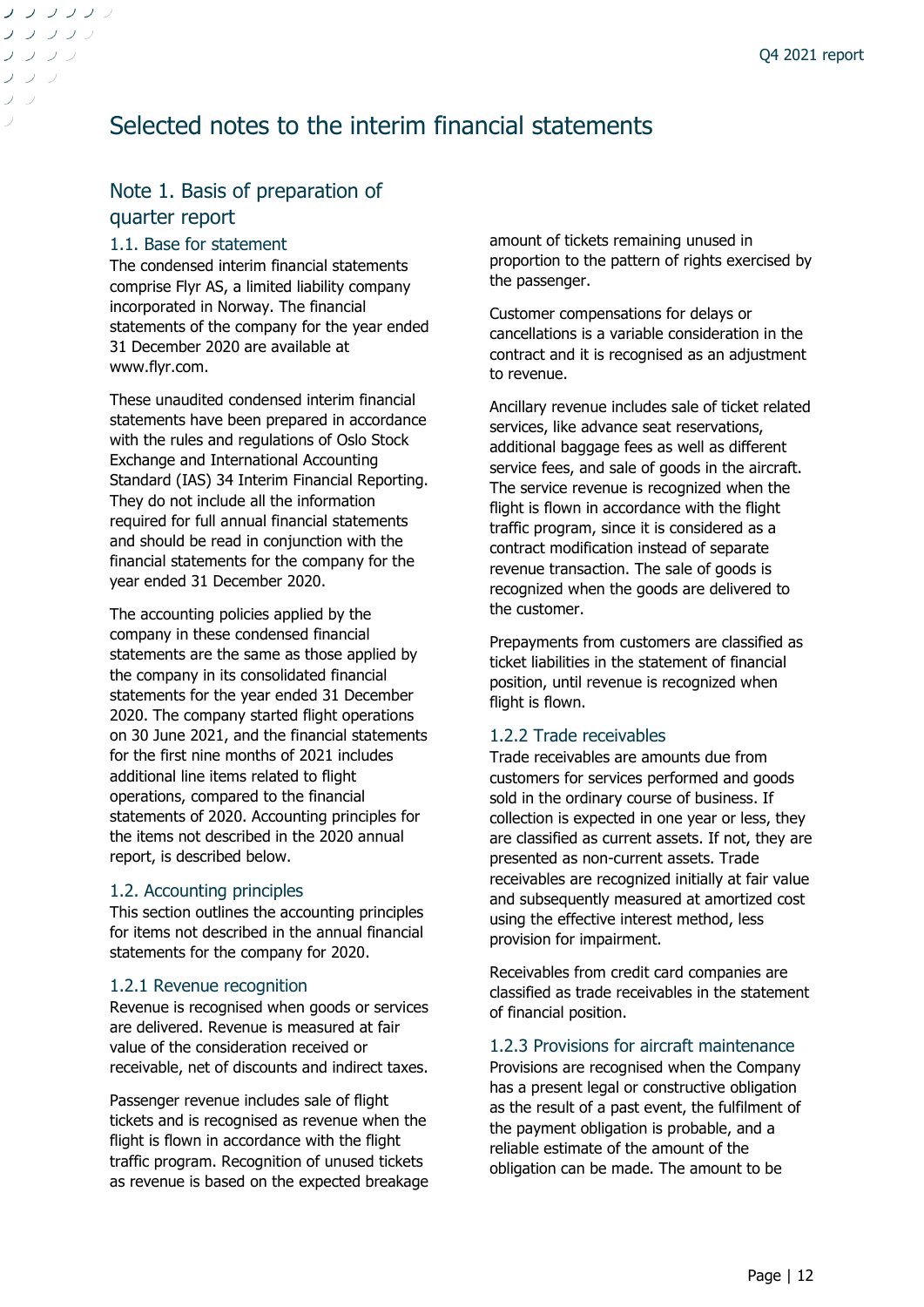recognised as provision corresponds to the management's best estimate of the expenses that will be necessary to meet the obligation at the end of the reporting period.

ノ ノ ノ ノ ノ ノ ノンフンシ コンフラ

> The Company is obliged to return leased aircraft and their engines according to the redelivery condition set in the lease agreement. If at the time of redelivery, the condition of the aircraft and its engines differs from the agreed redelivery condition, the Company needs to either maintain the aircraft so that it meets the agreed redelivery condition or settle the difference in cash to the lessor. To fulfil these maintenance obligations, the Company has recognised airframe heavy maintenance, engine performance maintenance, engine life limited part, landing gear, auxiliary power unit and other material maintenance provisions. The provision is defined as a difference between the current condition and redelivery condition of these maintenance components. The provision is accrued based on flight hours flown until the next maintenance event or the redelivery and recognised in the aircraft overhaul costs in the income statement. The provision is reversed at the maintenance event or redelivery. The price of the flight hour depends on the market price development of the maintenance costs. Estimated future cash flows are discounted to the present value.

> The final check and painting required at redelivery are considered unavoidable maintenance costs that realise when the aircraft is redelivered to the lessor, irrespective of the time or flight hours. The counterpart of the provision is recorded in the book value of the right-of-use asset at the commencement of the lease. Respectively, costs depending on the usage of the aircraft are not considered as part of the right-of-use asset cost, but these are recognised according to the principles presented above.

#### 1.2.4 Aircraft leasing arrangements

Flyr assesses whether a contract that relates to tangible assets is, or contains, a lease in accordance with the IFRS 16. Lease agreements for tangible assets, where the contract conveys the right to use an identified asset for a period of time in exchange for consideration, are classified as leases.

The lease term is the non-cancellable period for which a lessee has the right to use an underlying asset, together with both periods covered by an option to extend the lease if the Company is reasonably certain to exercise that option; and periods covered by an option to terminate the lease if the Company is reasonably certain not to exercise the option.

At the commencement date of a lease, Flyr recognises both a right-of-use asset and a lease liability.

The lease liability is the present value of future lease payments. Lease payments for aircraft leases contain typically payments that depend on interest rates and indices, that are included in the measurement of the lease payments included in the measurement of the lease liability, using the interest or index rate at the commencement date of the lease.

The right-of-use asset is measured at cost, comprising

• the amount of the initial measurement of the lease liability;

• any lease payments made at or before the commencement date, less any incentives received;

• any initial direct costs incurred; and

• an estimate of costs to be incurred in restoring the assets to the condition required by the terms and conditions of the lease.

The final check and painting required at redelivery are considered unavoidable maintenance costs that realise when the aircraft is redelivered to the lessor, irrespective of the time or flight hours. The counterpart of the provision is recorded in the book value of the right-of-use asset at the commencement of the lease.

After initial recognition, right-of-use assets are measured at cost less any accumulated depreciations and accumulated impairment losses. The assets are depreciated with a straight-line method from the commencement date to the shorter of end of useful life of the right-of-use asset and the end of lease term.

The aircraft lease agreements do not clearly define the interest rate implicit in the lease. However, since the fair values of the aircraft are provided publicly by third parties, Flyr is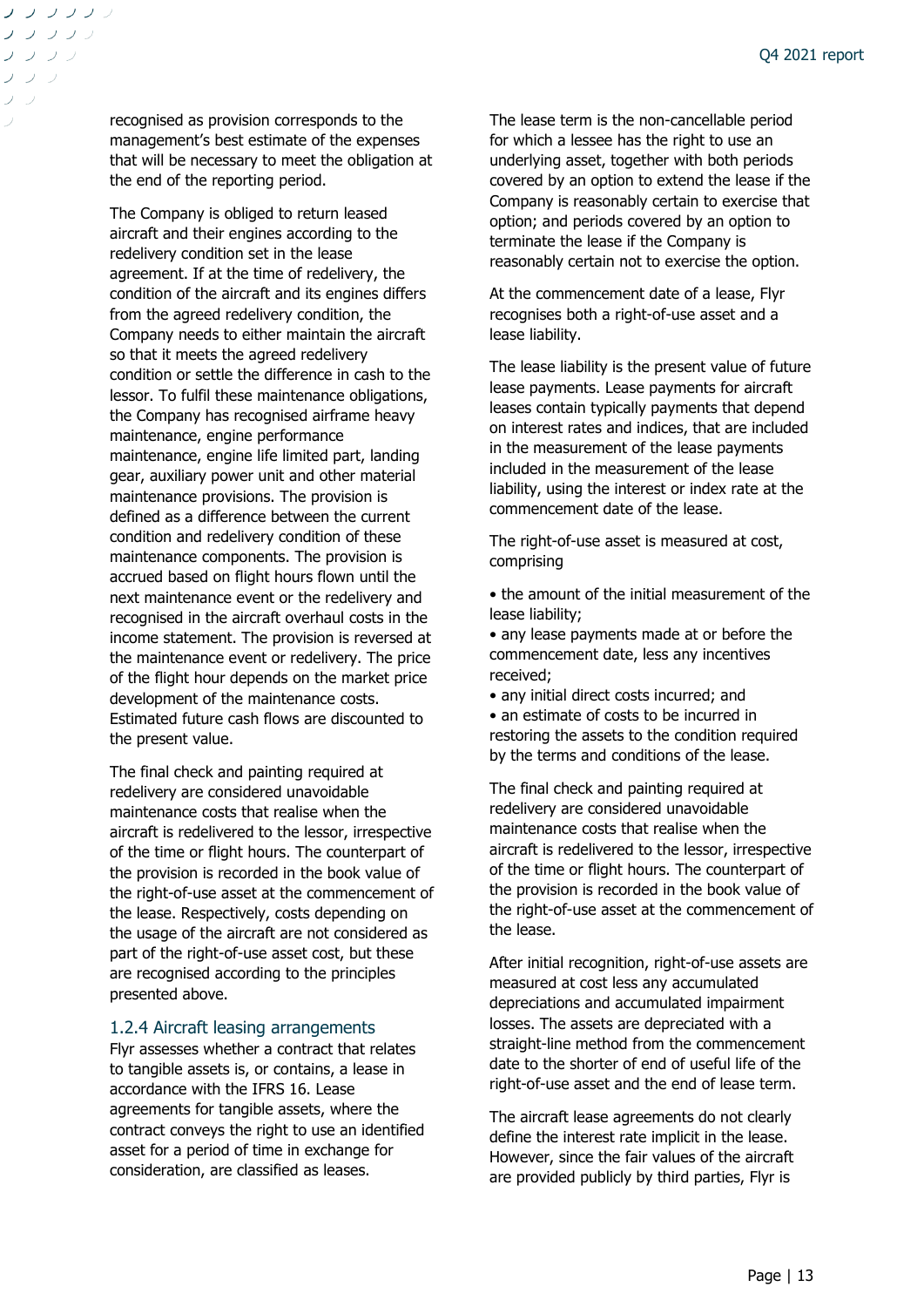able to calculate the implicit interest rate for each qualifying aircraft operating lease. The rate implicit in the lease is defined as the rate that causes the sum of the present value of the lease payments and the present value of the residual value of the underlying asset at the end of the lease to equal the fair value of the underlying asset. The implicit interest rate is determined by each aircraft lease contract separately.

Aircraft lease contracts are usually denominated in foreign currency (US dollars) and the foreign currency lease liabilities are revalued at each balance sheet date to the spot rate. The lease payments (lease payments made) are accounted for as repayments of the lease liability and as interest expense.

#### 1.2.5 Segment reporting

ノ ノ ノ ノ ノ ノ ノフ ノフン ノフフラ

> Operating segments are reported in a manner consistent with the internal reporting provided to the chief operating decision maker. The chief operating decision maker, who is responsible for allocating resources and assessing performance of the operating segments, has been identified as the Company's Board of Directors. The Company has one operating segment, which is airline passenger travel.

### 2. Judgements, estimates and assumptions

The preparation of condensed interim financial statements in accordance with IFRS require management to make judgements, estimates and assumptions with affect the reported amounts of assets, liabilities, revenues and expenses. The estimates and assumptions used are based on various factors such as historical figures and management experience

and are believed to be reasonable under the circumstances. Actual results may differ from these estimates.

The estimates and the underlying assumptions are reviewed on an ongoing basis. Revisions to accounting estimates are recognized in the period in which the estimate is revised if the revision affects only that period or in the period of the revision and future periods if the revision affects both current and future periods.

In preparing these condensed interim financial statements, the significant judgments made by management in applying the company's accounting policies and the key sources of estimation uncertainty, were the same as those that applied to the financial statements for the period ended 31 December 2020. Additionally, in preparing the interim financial statements, the key critical judgements and estimation uncertainty are detailed below.

The aircraft held under lease agreements are subject to specific redelivery conditions stated in the contracts as well as periodic maintenance programs as defined by the aircraft and engines manufacturers. To meet these requirements, the Company must conduct maintenance, both regularly and at the expiration of the leasing period. Provisions are made based on the estimated costs of overhauls and maintenance. In order to estimate these conditions, Management must make assumptions regarding expected maintenance costs.

The aircraft leasing agreements does not detail the implicit interest rate, and Management must make assumptions as to the fair values and residual values of the aircraft in order to estimate the interest rate to measure the Right of Use asset and Lease liabilities at commencement dates.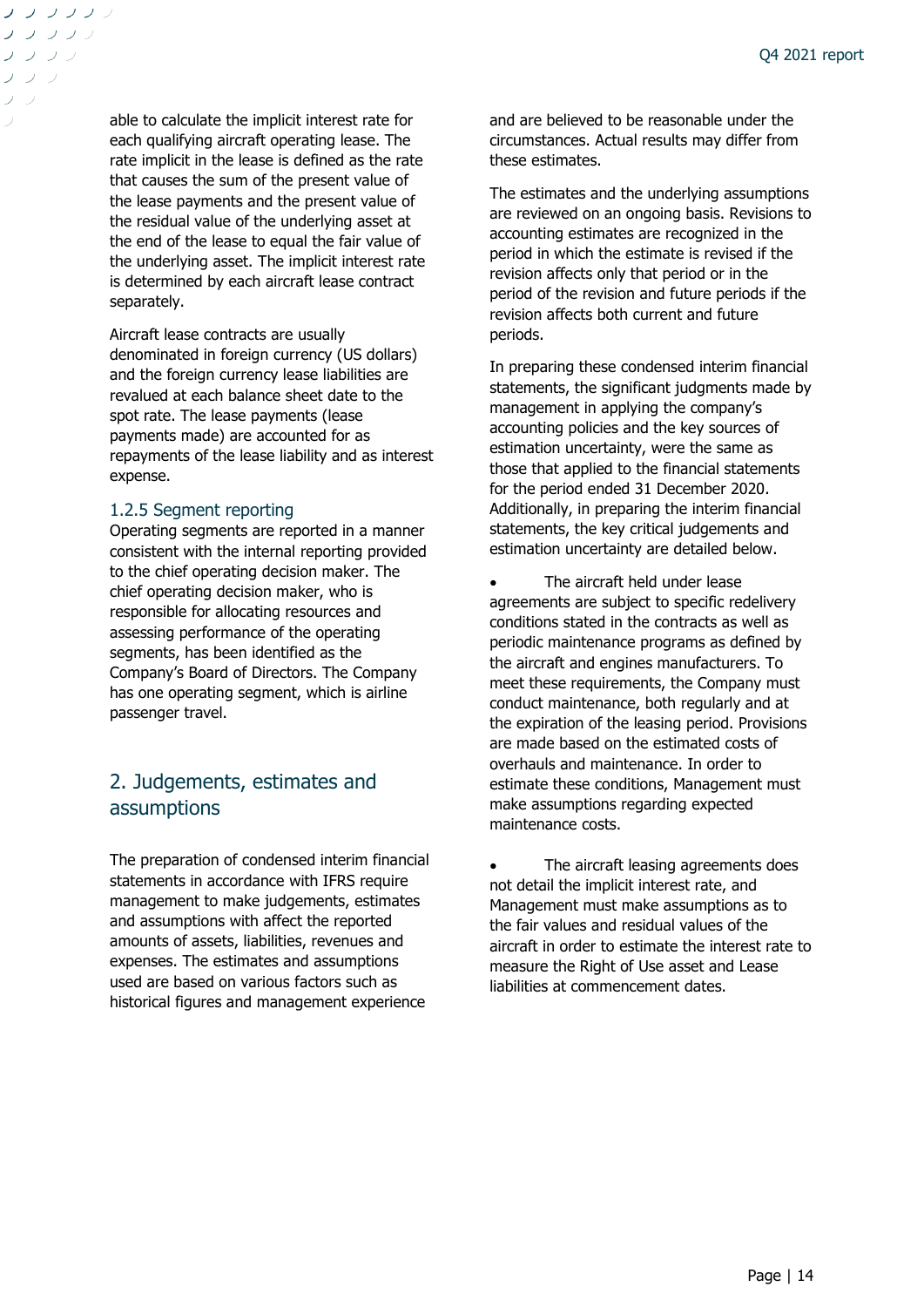## 3. Lease agreements

### Right of use assets

Unaudited

 $J/J/J/J/J$ フランシン フランジ フラッ フラ  $\mathcal{I}^+$ 

| $(1,000$ NOK)                            | Aircraft | <b>Facilities</b> | Sum     |
|------------------------------------------|----------|-------------------|---------|
| <b>Aquisition cost</b>                   |          |                   |         |
| Aquisition cost 1 January 2021           |          | 5 5 3 2           | 5 5 3 2 |
| <b>Additions</b>                         | 465 693  | 75 930            | 541 622 |
| <b>Aquisition cost 31 December 2021</b>  | 465 693  | 81 461            | 547 154 |
| <b>Accumulated depreciations</b>         |          |                   |         |
| Accumulated depreciations 1 January 2021 |          | 221               | 221     |
| <b>Additions</b>                         | 29 581   | 5 5 3 9           | 35 120  |
| Accumulated depreciation 31 December     |          |                   |         |
| 2021                                     | 29 581   | 5760              | 35 341  |
|                                          |          |                   |         |
| Carrying value 31 December 2021          | 436 112  | 75 701            | 511 813 |
| Useful life                              | 6 year   | 2-8 year          |         |
| Depreciation plan                        | Linear   | Linear            |         |

### Leasing liabilities

**Unaudited** 

| (1,000 NOK)                                     | 31.12.2021 |
|-------------------------------------------------|------------|
| Lease liabilities 1 January 2021                | 4 6 63     |
| <b>Additions</b>                                | 537 323    |
| Lease downpayments                              | (25332)    |
| Interest payments                               | (5035)     |
| Interest expenses                               | 6813       |
| Effects of currency revaluations                | 11 132     |
|                                                 |            |
| <b>Total lease liabilities 31 December 2021</b> | 529 564    |
|                                                 |            |
| Long term lease liabilities                     | 433 818    |
| Short term lease liabilities                    | 95 746     |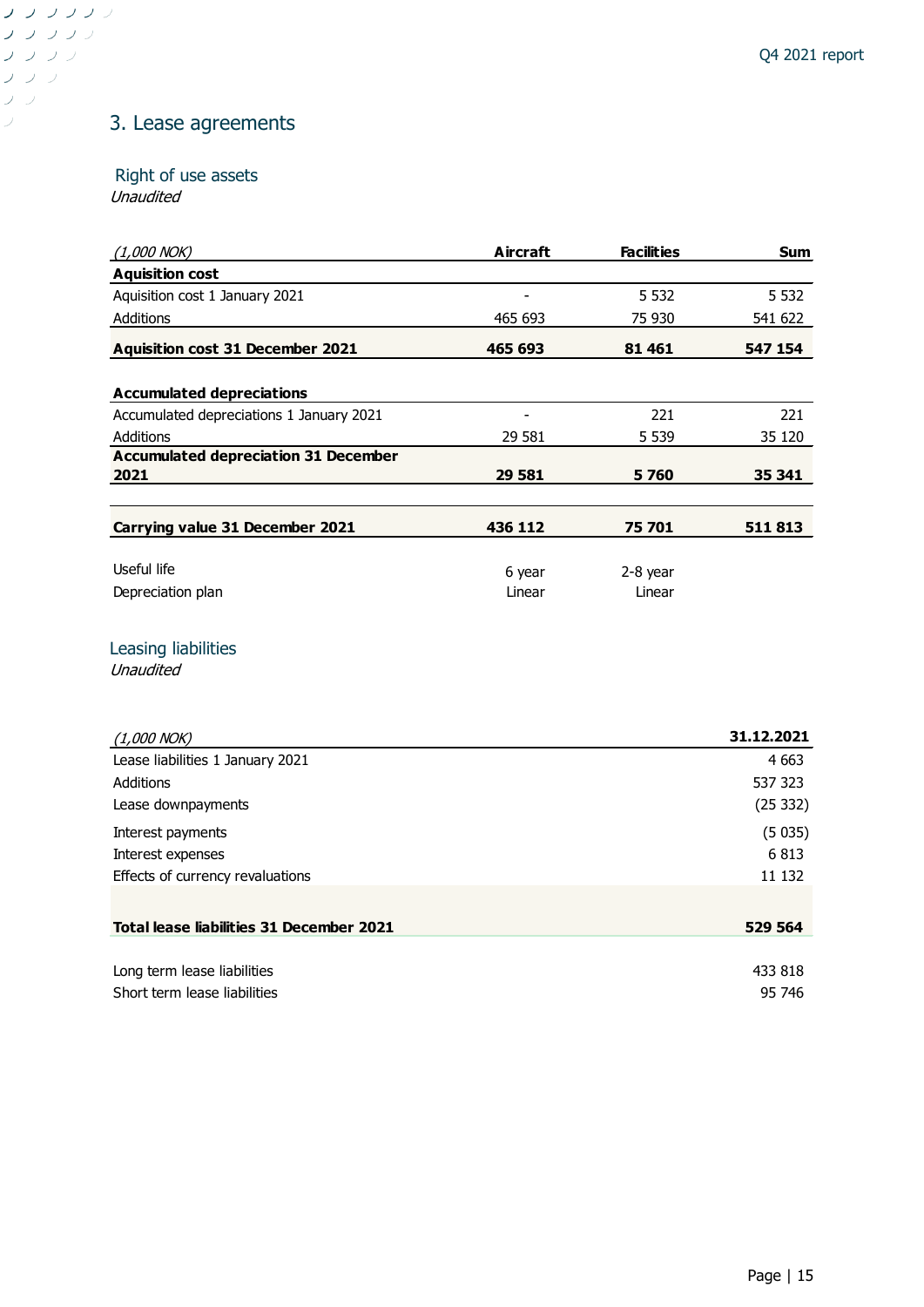#### Maturity profile for interest bearing liabilities

The below schedule shows the maturity dates for nominal amounts of lease liabilities in NOK on 31 December 2021.

Unaudited

ノフ ノフフラ フ フ フ フ フ フランシ フラン  $\cal{Y}$   $\cal{Y}$  $\mathcal{I}$ 

| (1,000 NOK)                               |         |
|-------------------------------------------|---------|
| < 1year                                   | 87 413  |
| $1-2$ year                                | 87 585  |
| 2-5 year                                  | 267 742 |
| $>$ 5 vear                                | 94 298  |
| <b>Total interest bearing liabilities</b> | 537 038 |

### 4. Related parties

There have been no changes during the fourth quarter or the annual year 2021 in related parties compared to the description in in the Annual Report for 2020. There have been no significant transactions with related parties in 2021.

### 5. Shareholder information

The 20 largest shareholders per 16 February 2022:

| <b>Shareholder</b>                      | No.shares   | % of total shares |
|-----------------------------------------|-------------|-------------------|
|                                         |             |                   |
| OJADA AS                                | 41 315 719  | 10,0 %            |
| DIVA DUGNAD AS                          | 22 424 165  | 5,4%              |
| SKANDINAVISKA ENSKILDA BANKEN AB        | 21 000 000  | 5,1%              |
| NORDNET LIVSFORSIKRING AS               | 19 394 536  | 4,7%              |
| KULTA INVEST AS                         | 13 393 232  | 3,2%              |
| <b>ORMESTAD TELLEF</b>                  | 7 921 822   | 1,9 %             |
| NORDNET BANK AB                         | 6 255 507   | 1,5%              |
| <b>VERDIPAPIRFONDET FIRST GENERATOR</b> | 6 122 907   | 1,5 %             |
| AVANZA BANK AB                          | 5 988 035   | 1,4%              |
| AKTIV PORTFOLIO AS                      | 4 131 579   | 1,0%              |
| <b>CLEMCO HOLDING INVEST AS</b>         | 2 754 386   | 0,7%              |
| MYKLESET KARL JOHAN SVERRE              | 2 000 000   | 0,5%              |
| LODEVOLDEN IV AS                        | 1 904 000   | 0,5%              |
| VALSØ HOLDING AS                        | 1845 594    | 0,4%              |
| SKATTUM INVEST AS                       | 1 500 000   | 0,4%              |
| <b>TANNREG AS</b>                       | 1 500 000   | 0,4%              |
| TROMSØ EIENDOMSUTVIKLING AS             | 1 500 000   | 0,4%              |
| <b>WHITEROCK CAPITAL AS</b>             | 1 402 000   | 0,3%              |
| AS JEGARD                               | 1 377 193   | 0,3%              |
| <b>KBC BANK NV</b>                      | 1 306 502   | 0,3%              |
| Top 20 shareholders                     | 165 037 177 | 39,9 %            |
| Total shares outstanding                | 413 157 894 | 100,0 %           |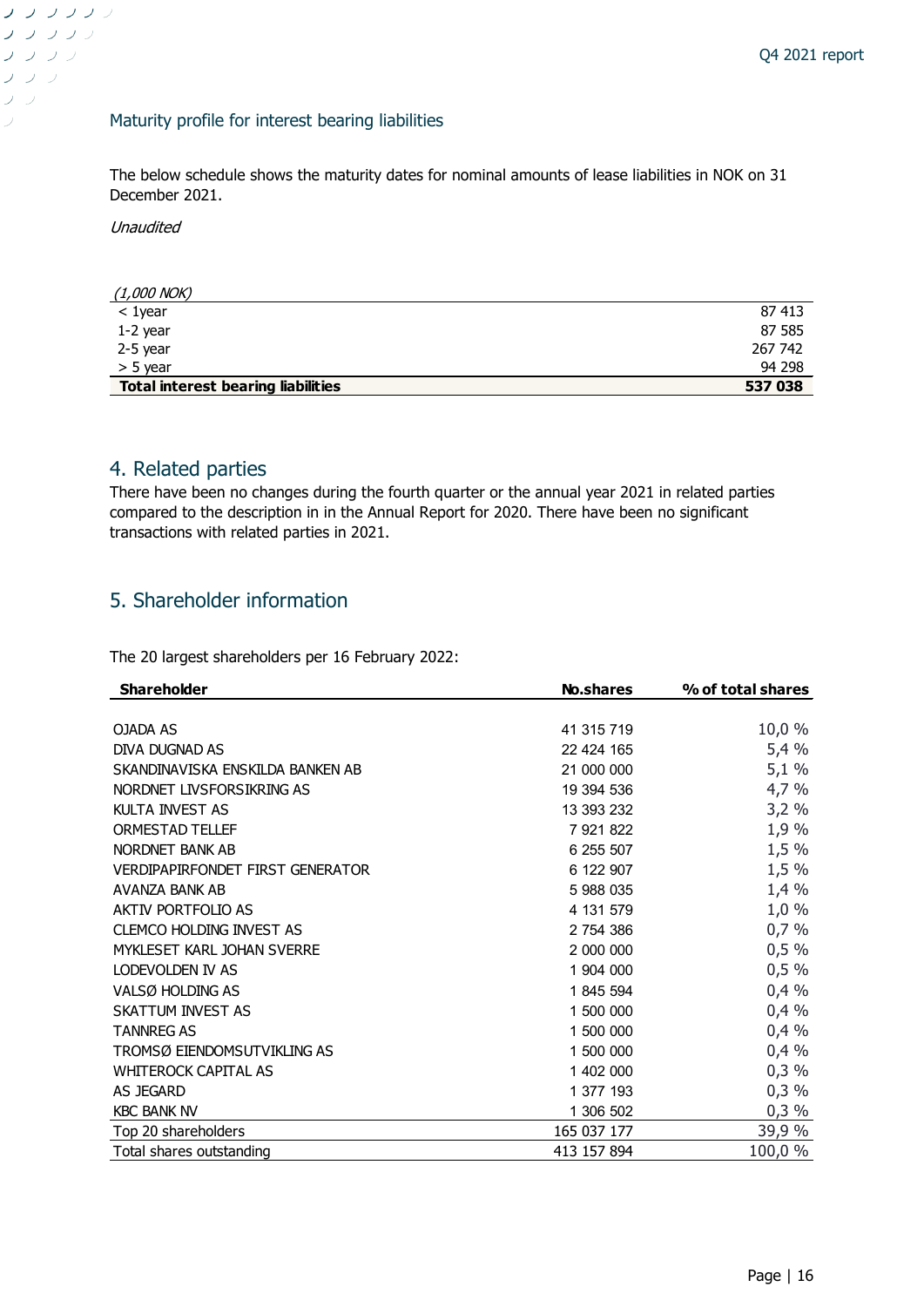$\subset$  1  $c \neq 0$  $CCCO$  $C C C$ 

 $\overline{\phantom{a}}$ 

### 6. Events after reporting date

1 J J J J J J J ノフフフフラン ノノノノノン ノフフラン ノフシン

> On 4 January 2022, an Extraordinary general meeting was held in Flyr AS. The general meeting approved the previously announced fully underwritten rights issue in the company to raise gross proceeds of NOK 250 million. On 31 January 2022, the company announced that the share capital increase relating to the Rights issue was registered with the Norwegian Register of Business Enterprises. After this, the Company's new share capital is NOK 826,315,788 divided on 413,157,894 shares, each with a nominal value of NOK 0.002.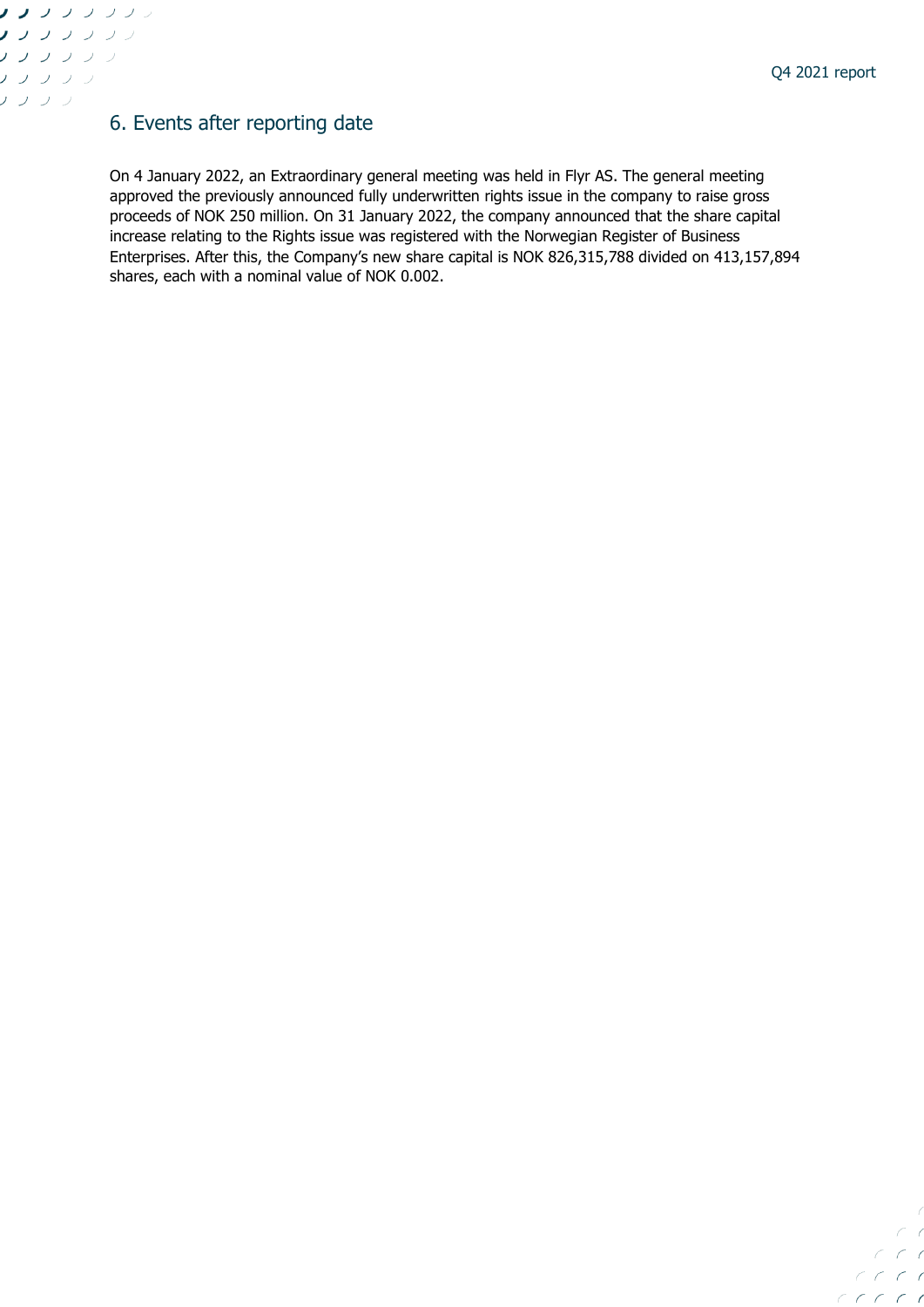## Alternative performance measures

フ ノ ノ ノ ノ ノ フ フ フ フ フ ノフフラ フラン

Ÿ

Flyr's financial statements are prepared in accordance with International Financial reporting standards (IFRS). In addition, the company presents alternative performance measures (APM), to describe its operational and financial performance in order to enhance comparability between financial periods and to enable better comparability relative to its industry peers. The alternative performance measures do not replace IFRS indicators.

The APMs are regularly reviewed by management and their aim is to enhance stakeholders' understanding of the company's performance. APMs are calculated consistently over time and are based on financial data presented in accordance with IFRS and other operational data as described in the table below.

| <b>APM</b>      | <b>Description</b>                                                                                                                                                | <b>Reason to include</b>                                                                                                                          |
|-----------------|-------------------------------------------------------------------------------------------------------------------------------------------------------------------|---------------------------------------------------------------------------------------------------------------------------------------------------|
| EBIT            | Earnings before net financial items, income<br>tax expense (income) Equivalent to<br>operating profit in the income statement in<br>the annual report.            | Enables comparability of profitability<br>regardless of capital<br>structure or tax situation                                                     |
| <b>EBITDAR</b>  | Earnings before net financial items, income<br>tax expense (income), depreciation,<br>amortization and impairment and aircraft<br>leasing expenses                | A measure of operating performance that<br>enables comparison between airlines as it is<br>not affected by the method used to finance<br>aircraft |
| <b>EBT</b>      | Earnings before income tax expense<br>(income). Equivalent to profit (loss) before<br>income tax expense (income) in the<br>Income Statement in the annual report | Enables comparability of profitability<br>regardless of tax situation.                                                                            |
| Equity<br>ratio | Total equity/ equity and liabilities x 100                                                                                                                        | Equity ratio provides information on the<br>financial leverage used by the Company to<br>fund its assets.                                         |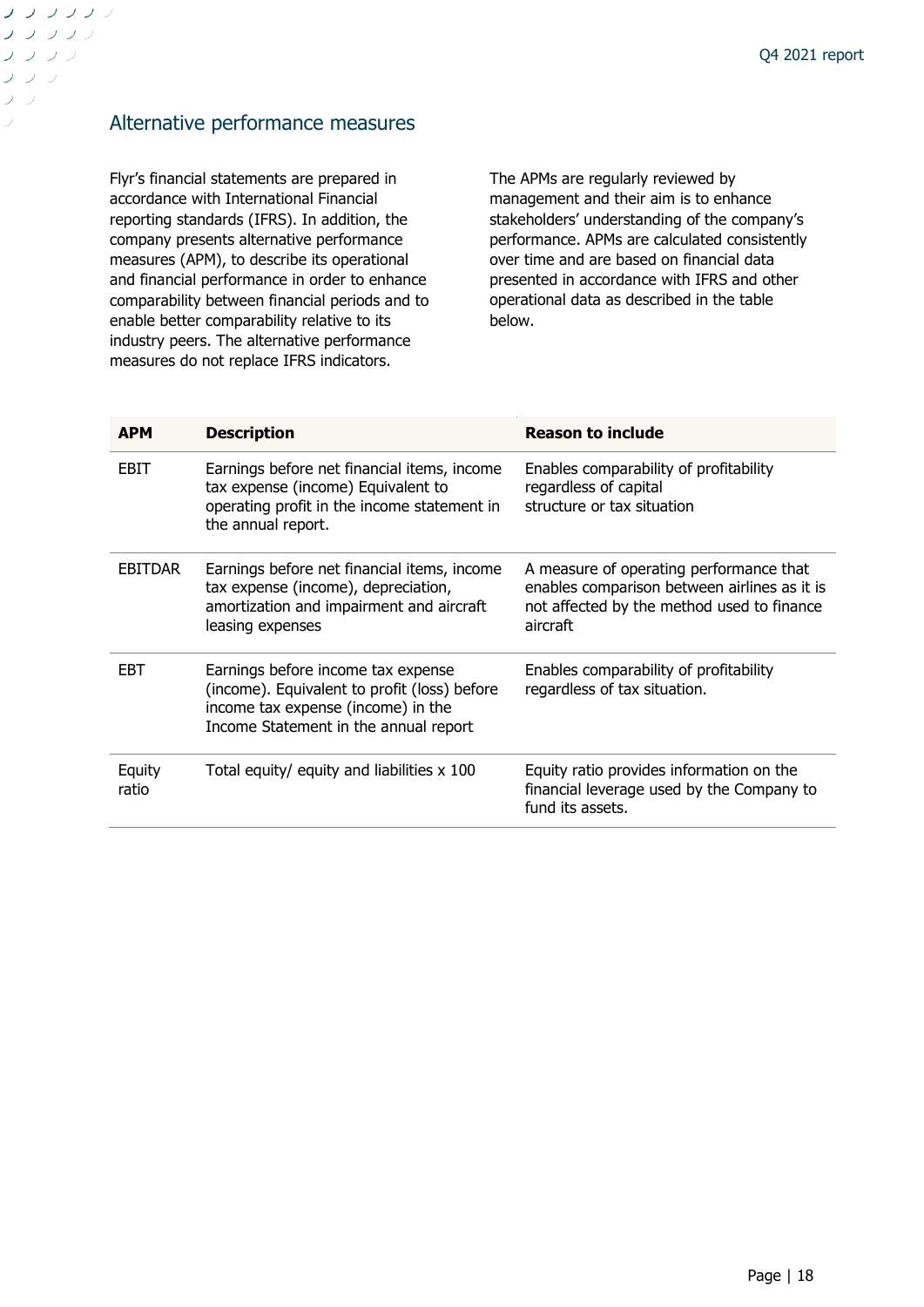## Other definitions

フ ノ ノ ノ ノ ノ フランシン フランシ  $\begin{array}{c} \mathcal{S} \\ \mathcal{S} \end{array}$  $J\supseteq J$  $\mathcal{I}$ 

| <b>Item</b>              | <b>Description</b>                                                                              |
|--------------------------|-------------------------------------------------------------------------------------------------|
| <b>ASK</b>               | Available seat kilometers. Number of available<br>passenger seats multiplied by flight distance |
| Average sector length    | Total flown distance divided by number of flights                                               |
| Load Factor              | RPK divided by ASK, describes the utilization of<br>available flights                           |
| <b>RPK</b>               | Revenue passenger kilometers, Number of seats sold<br>multiplied by flight distance             |
| Passengers (PAX)         | Number of passengers flown                                                                      |
| Passenger revenue (PASK) | Total passenger revenue divided by ASK                                                          |
| Employees per aircraft   | Total number of employees divided by number of<br>aircraft                                      |
| Unit cost (CASK)         | Total operating expenses divided by ASK                                                         |
| Yield                    | Total passenger revenue divided by RPK                                                          |